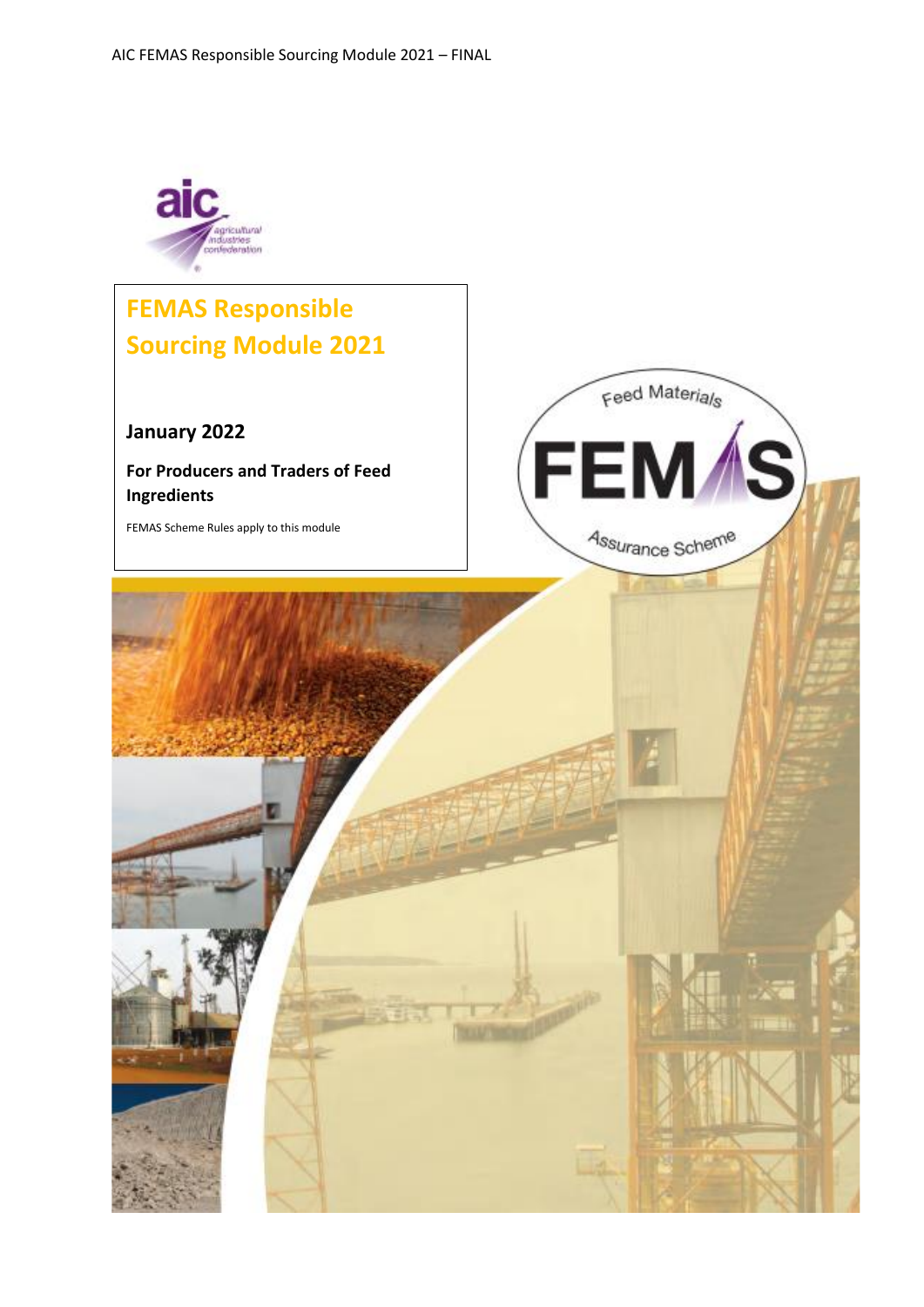#### @AGRICULTURAL INDUSTRIES CONFEDERATION LIMITED (AIC) 2022

All rights reserved. No part of this publication may be reproduced or transmitted in any material form or by any means, mechanical, electronic, photocopying, recording or otherwise, or stored in any retrieval system of any nature, without the prior written permission of the copyright owner except in accordance with the provisions of any Copyright, Designs and Patents Act 1988. WARNING: The doing of an unauthorised act in relation to copyright may result in both a civil claim and a criminal prosecution.

AIC and its officers, employees, agents and subcontractors accept no liability whether in contract, tort (including negligence), breach of statutory duty or otherwise for any loss (including indirect or consequential losses) by a participant or other third party arising under or in connection with the scheme and its administration save only to the extent that statute prohibits exclusion.

Note: Although this module may be translated into various languages for the convenience of users, the English version remains the definitive reference document in the event of a dispute.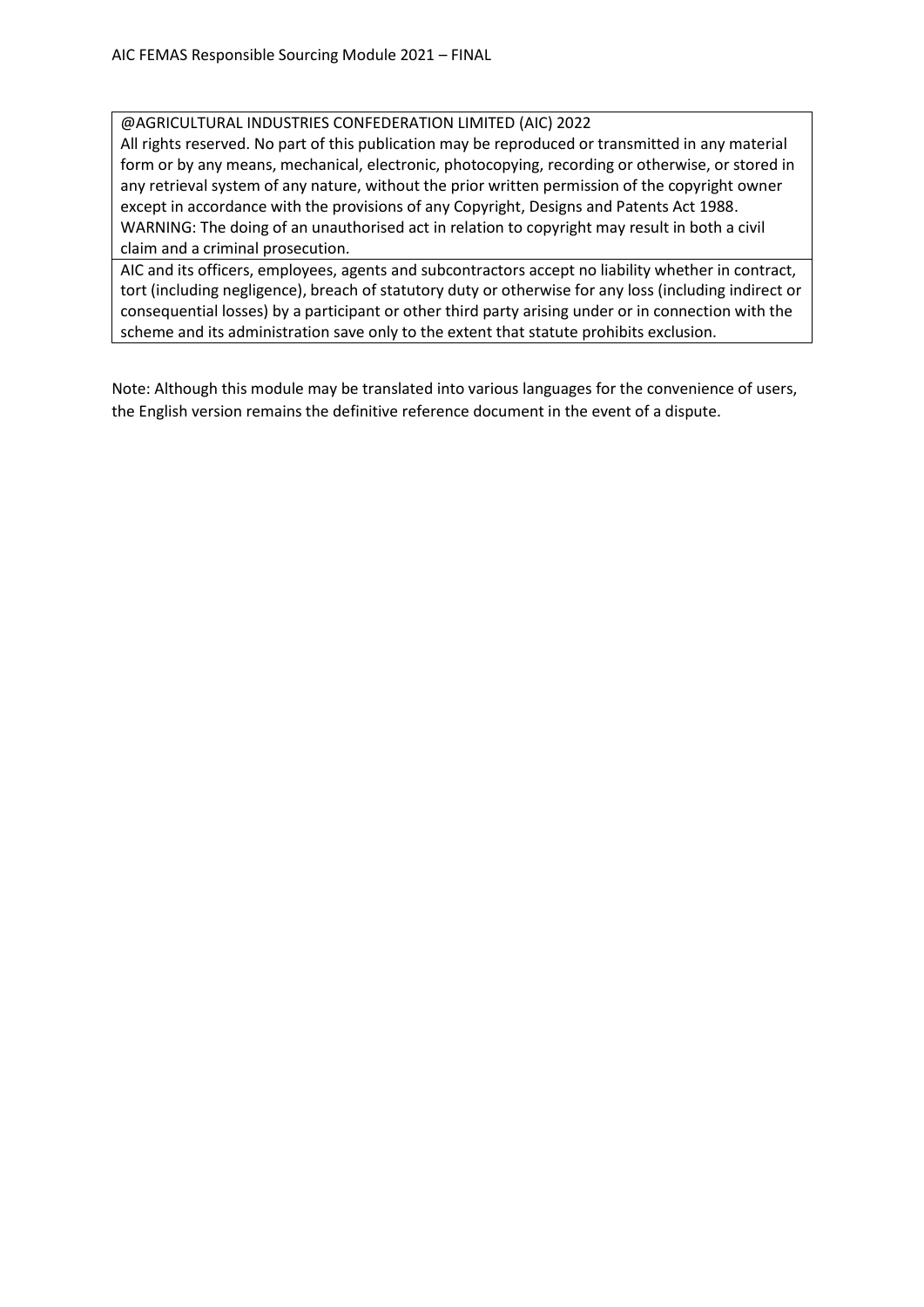## Contents

| <b>SECTION 1:</b> |                                                                         |
|-------------------|-------------------------------------------------------------------------|
| 1.1               |                                                                         |
|                   |                                                                         |
| 1.2               |                                                                         |
| 1.3               |                                                                         |
| 1.4               |                                                                         |
| 1.5               |                                                                         |
| 1.6               |                                                                         |
| 1.7               |                                                                         |
| 1.8               |                                                                         |
| 1.9               |                                                                         |
| 1.10              |                                                                         |
|                   |                                                                         |
|                   |                                                                         |
| A <sub>1</sub>    |                                                                         |
| A <sub>2</sub>    |                                                                         |
| A 3               |                                                                         |
|                   |                                                                         |
|                   |                                                                         |
|                   | Section D Working Conditions and Health & Safety on Supplying Farms  14 |
|                   |                                                                         |
|                   |                                                                         |
|                   |                                                                         |
|                   |                                                                         |
|                   |                                                                         |
|                   |                                                                         |
|                   |                                                                         |
|                   |                                                                         |
|                   |                                                                         |
|                   |                                                                         |
|                   |                                                                         |
|                   |                                                                         |
|                   |                                                                         |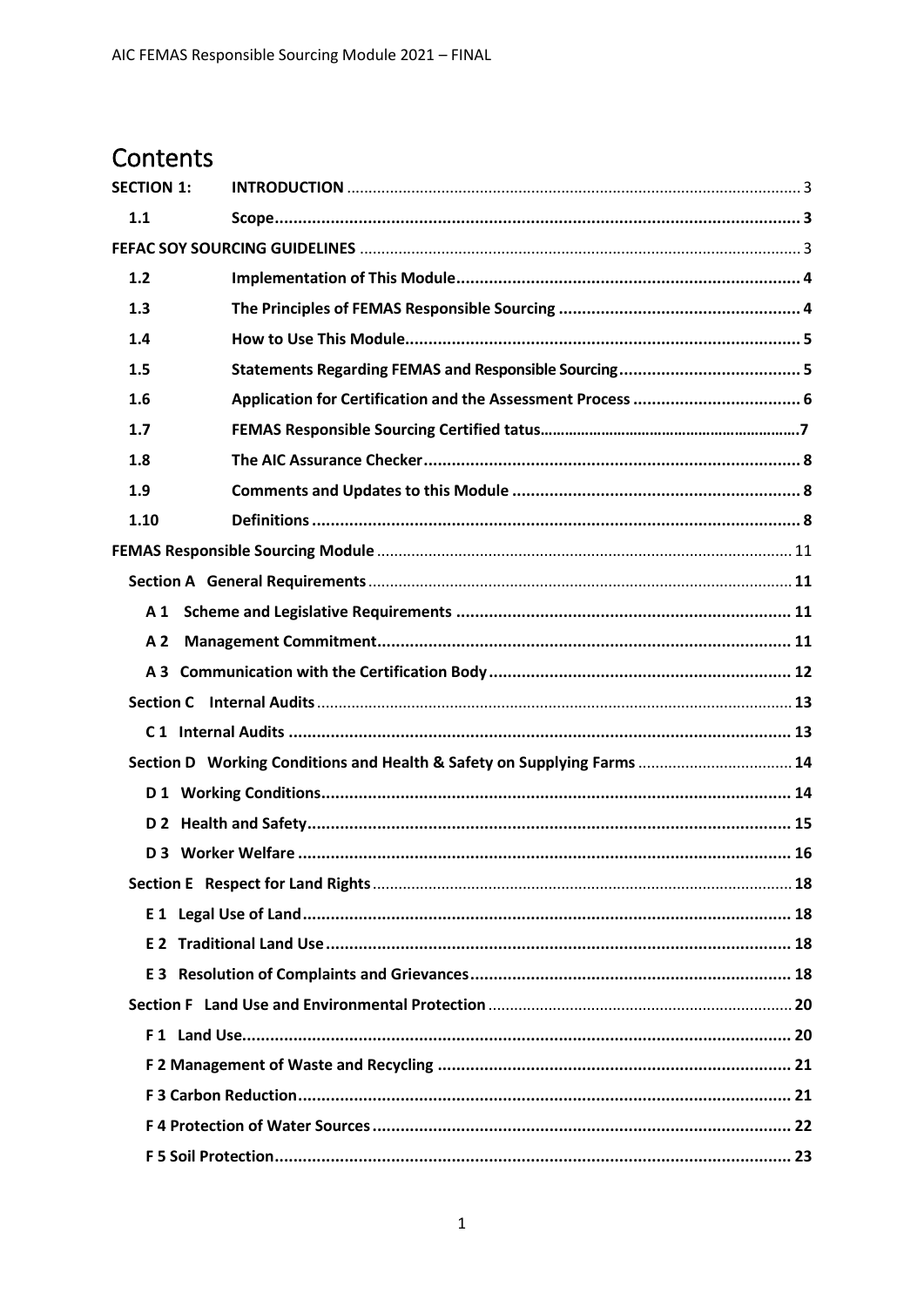| Section G Management and Trading of Sustainably Sourced Feeds and Raw Materials  26 |  |
|-------------------------------------------------------------------------------------|--|
|                                                                                     |  |
|                                                                                     |  |
|                                                                                     |  |
|                                                                                     |  |
|                                                                                     |  |
|                                                                                     |  |
|                                                                                     |  |
|                                                                                     |  |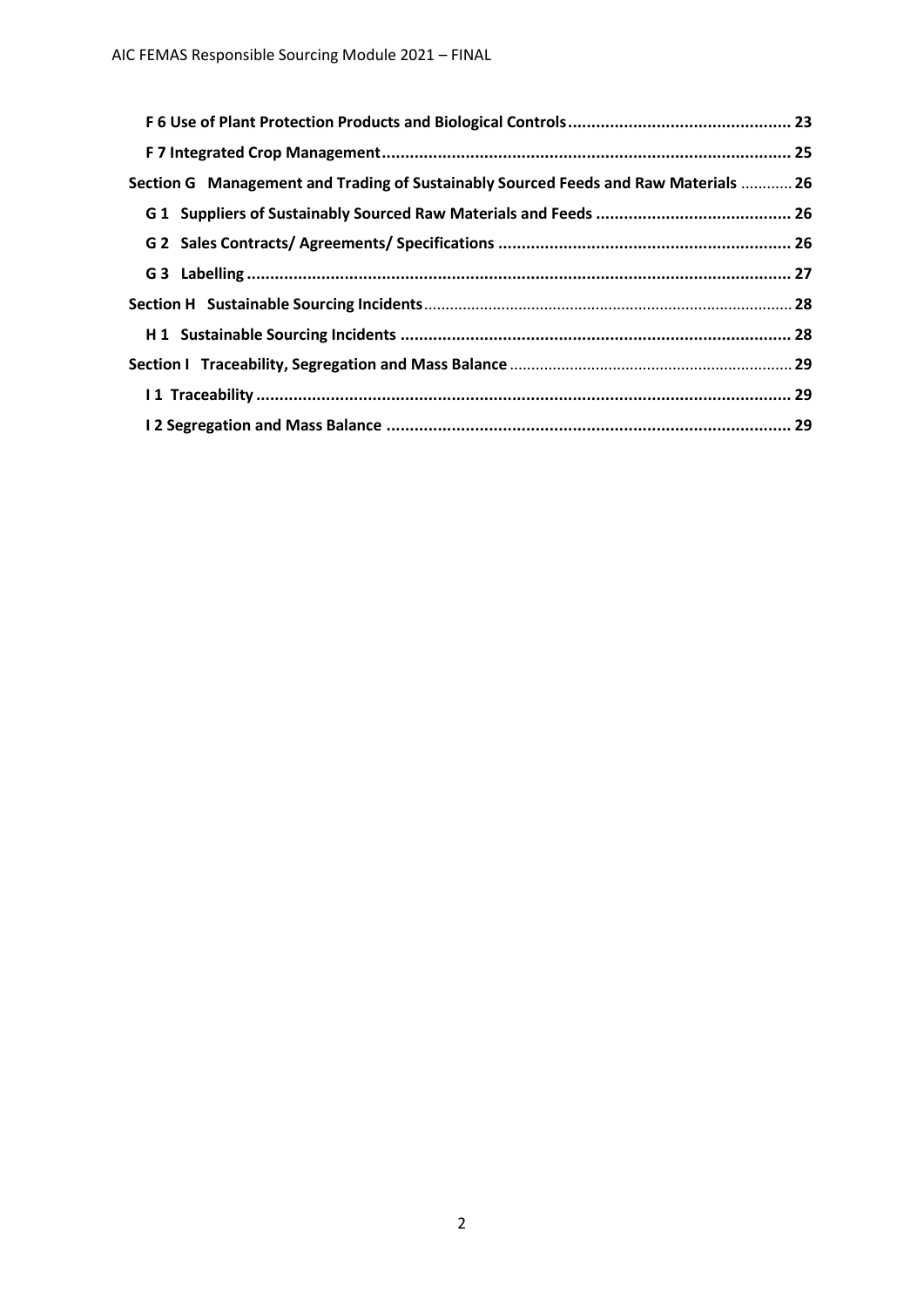# <span id="page-4-0"></span>SECTION 1: INTRODUCTION

#### <span id="page-4-1"></span>**1.1** Scope

Certification against this Module is available to any trader or processor of agricultural or natural products intended for feed use, who complies with its requirements.

This Module is based on the general principles that agricultural and natural products are sourced from producers / facilities where:

- The production of feed ingredients is carried out in a legal and responsible manner to protect natural ecosystems and the practices of deforestation and conversion of these ecosystems is avoided.
- There is respect for legal land ownership and use, including the respect for indigenous and community land rights.
- Good agricultural practices are implemented to minimise the environmental impact of producing agricultural and natural products
- Socially responsible employment practices ensure workers are afforded basic rights in a safe and fair working environment
- There is awareness of, and full compliance with, all relevant and applicable regulations and legislation at each stage of the supply chain.

Goods produced from agricultural and natural products certified as compliant with this Module may be described as 'Responsibly Sourced.' To achieve certification against this Module, Participants must provide evidence that they have taken all reasonable steps to avoid products that are not responsibly sourced entering their supply chain at any point.

Robust traceability and control at all stages of the supply chain will be essential in achieving certification to this Module. To achieve certification against this Module, assessments will include checks of all levels of the supply chain necessary to verify the effectiveness of a Participant's controls and this will include visits to the regions from which any agricultural ornatural products are being sourced.

#### <span id="page-4-2"></span>FEFAC SOY SOURCING GUIDELINES

This module incorporates the requirements of the current FEFAC Soy Sourcing Guidelines. These guidelines are structured around six pillars:

- Legal Compliance
- Responsible Working Conditions
- Environmental Responsibility
- Good Agricultural Practices
- Respect for legal land use
- Protection of community relations

For each of these principles there are a number of criteria which have been designated as either Essential (obligatory) or Desired (recommended).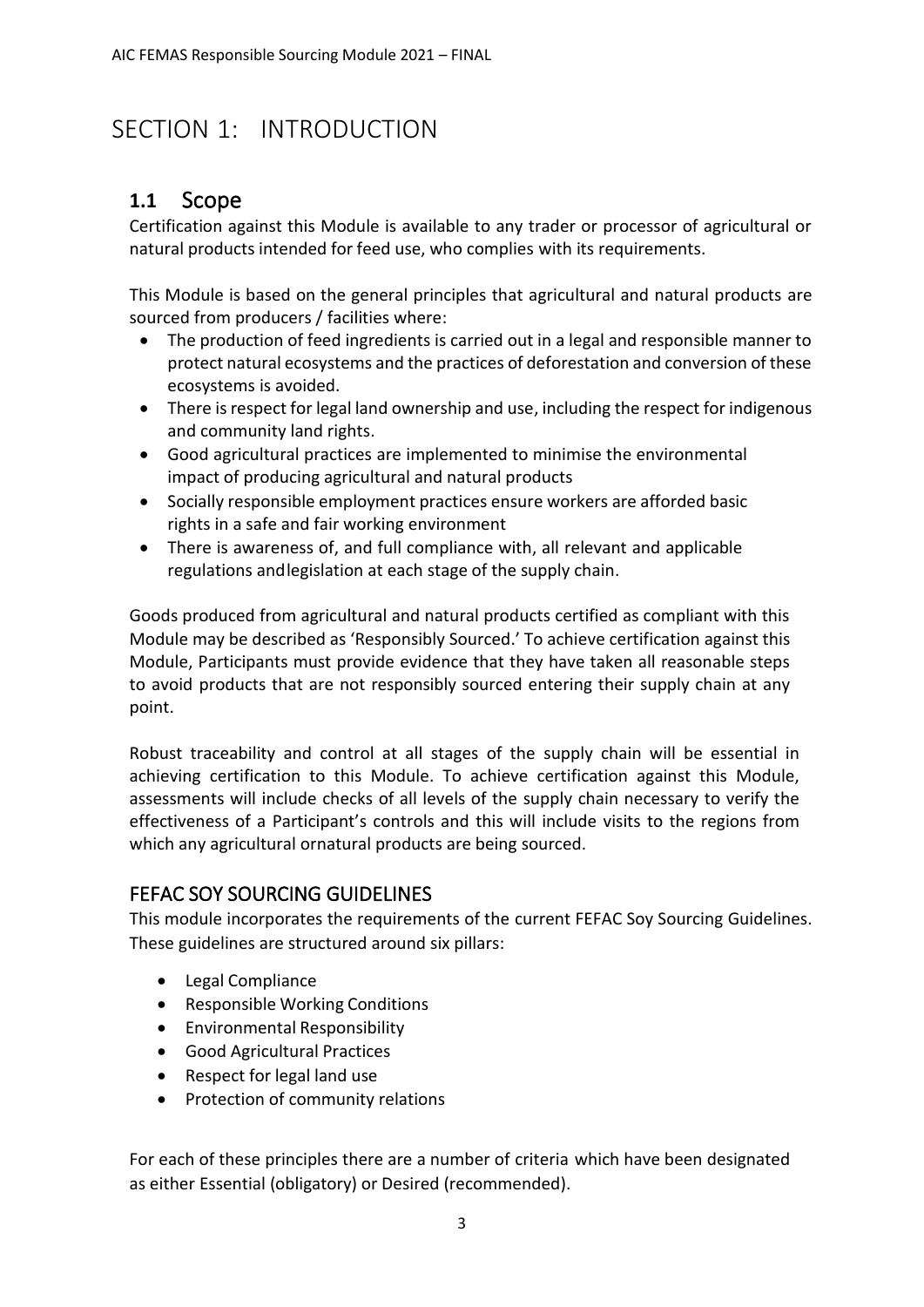To aid users of this Module, FEFAC Criteria are identified by the criterion number referenced within the FEFAC Soy Sourcing Guidelines 2021. To achieve certification under this FEMAS Module, where the scope includes soy products, it will be necessary for the participant to meet the requirements of all the 'essential' criteria and at least twelve of the 'desired' criteria.

#### <span id="page-5-0"></span>**1.2** Implementation of This Module

This document is a FEMAS Module and intended to be read in conjunction with the current FEMAS Standard and, if relevant, any specific FEMAS Sector Notes. Together these documents define the requirements that must be adopted by a Participant to achieve certification.

In some cases, a Participant may already have certification to a standard that is designed to deliver the same outcome as the current FEMAS Standard (i.e. feed safety) and which is recognised by AIC. Where this is the case, the Participant does not need to additionally adopt the current FEMAS Standard but will need to demonstrate that all of the requirements in this Module have been fully implemented within their existing management system and that the goals of this Module are being effectively achieved.

This Module is designed only for use as a supplement to an existing Feed Safety standard, by including areas that are critical to 'Responsible Sourcing.' For this reason, this Module includes the additional requirements that the Participant will need to address with regard to Responsible Sourcing but does not detail all of the aspects of a Feed Safety Management System necessary for its effective implementation. Certification against this FEMAS Module is therefore only available to Participants that can demonstrate they are also certified to a feed safety standard recognised by AIC.

Within this Module the clausesin **black** text are essential (obligatory) and those in **green** text are desired (recommended).

## <span id="page-5-1"></span>**1.3** The Principles of FEMAS Responsible Sourcing

This Module has been developed to provide assurance to purchasers that the products they buy are from a supply chain that ensures they have been responsibly sourced.

This Module is based on the principles of risk assessment and Good Operating Practice (both Agricultural and Manufacturing). Participants certificated to this Module will have demonstrated that they have rigorous controls at each stage of the supply chain that meet standards currently recognised as international "good practice" and which maintain the specification of the products supplied.

Where a Participant owns or operates multiple sites, each site must be assessed for compliance against this Module in its own right.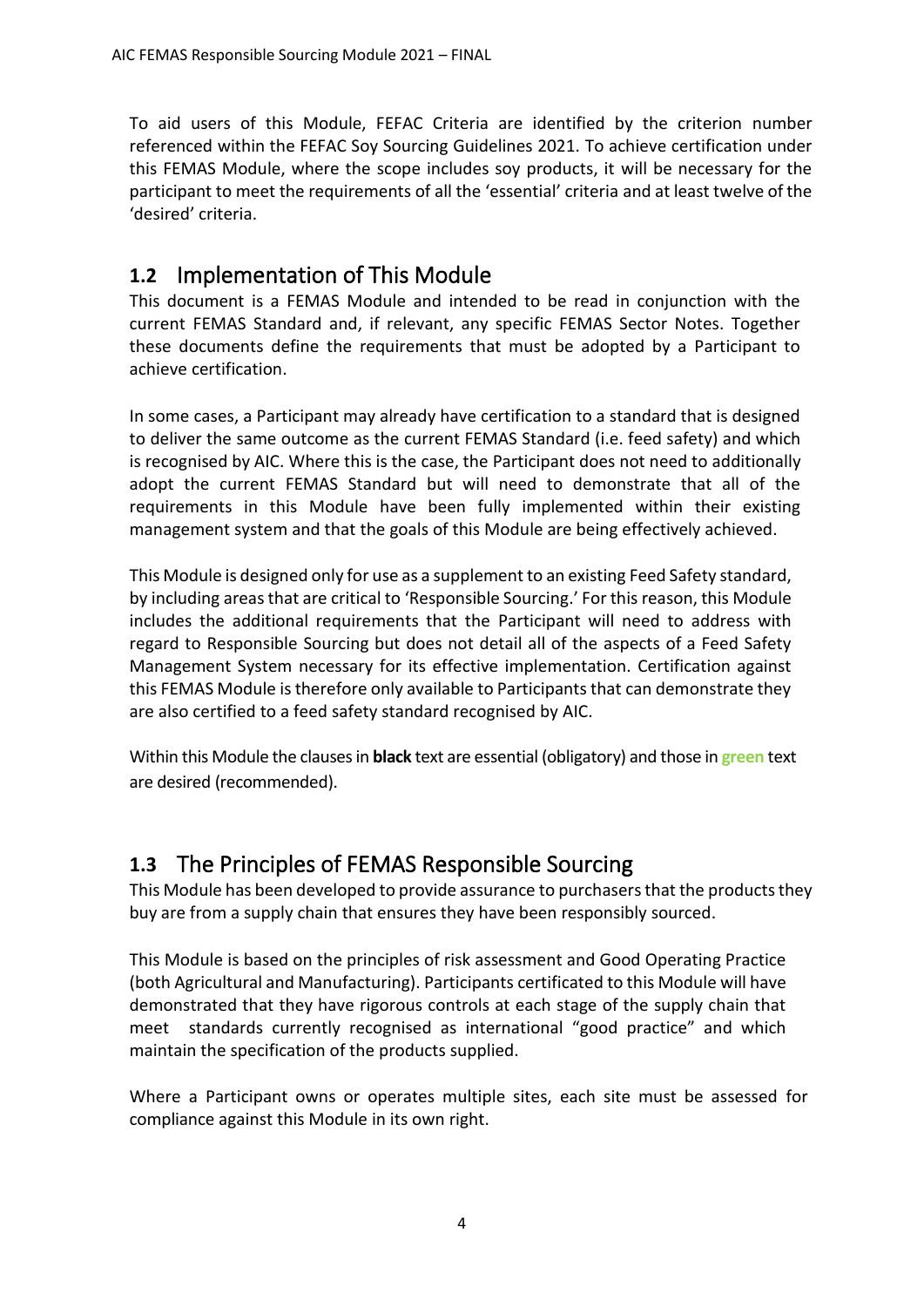FEMAS is a product certification programme, consequently each product supplied by a Participant will be assessed on its own merits and any certificates of compliance issued will specify the products for which compliance is being certificated.

This FEMAS Module encompasses all the operations and activities of a participant that may haea bearing on the responsible sourcing of products supplied, from raw material selection and supplier approval, through to the point at which any products supplied are transferred to a third party.

Where activities or functions relevant to the requirements of this Module are outsourced to a third party, the participant is responsible for ensuring that these are carried out in a manner which meets the requirements.

Assessments will therefore include:

- The original selection and sourcing of raw materials by participants, with specific reference to sustainability, the implementation of Good Agricultural Practice and the welfare of workers;
- All transport to and from the participants premises or designated store;
- The processing of any products;
- The storage of raw materials, intermediate and finished products.

Although FEMAS represents 'good practice,' compliance with this Module does not in itself absolve or diminish obligations that may be incumbent upon a Participant as a result of any client, statutory or regulatory requirements. In addition to the requirements of this Module,Participants must ensure that all products they supply meet the current legislative requirements of both the country in which they are produced and the countries in which the Participant places them on the market.

#### <span id="page-6-0"></span>**1.4** How to Use This Module

This Module supplements the existing systems and controls included in the FEMAS Standard, with additional requirements needed to assure responsible sourcing. Participants must contact the Certification Body to confirm that any feed safety certification that they are considering using to partner this Module is recognised by AIC.

This Module is laid out in the same format as the FEMAS Standard.

## <span id="page-6-1"></span>**1.5** Statements Regarding FEMAS and Responsible Sourcing

The term 'FEMAS Responsibly Sourced' may be used as a brief description in relation to products certified against this Module. Any reference to 'FEMAS' certified products, without reference to this full term, shall be deemed **NOT** to include any assurance with regard to the specific criteria in this Module.

Participants who achieve successful certification against this FEMAS standard are reminded that FEMAS is a product certification programme. Claims of FEMAS certification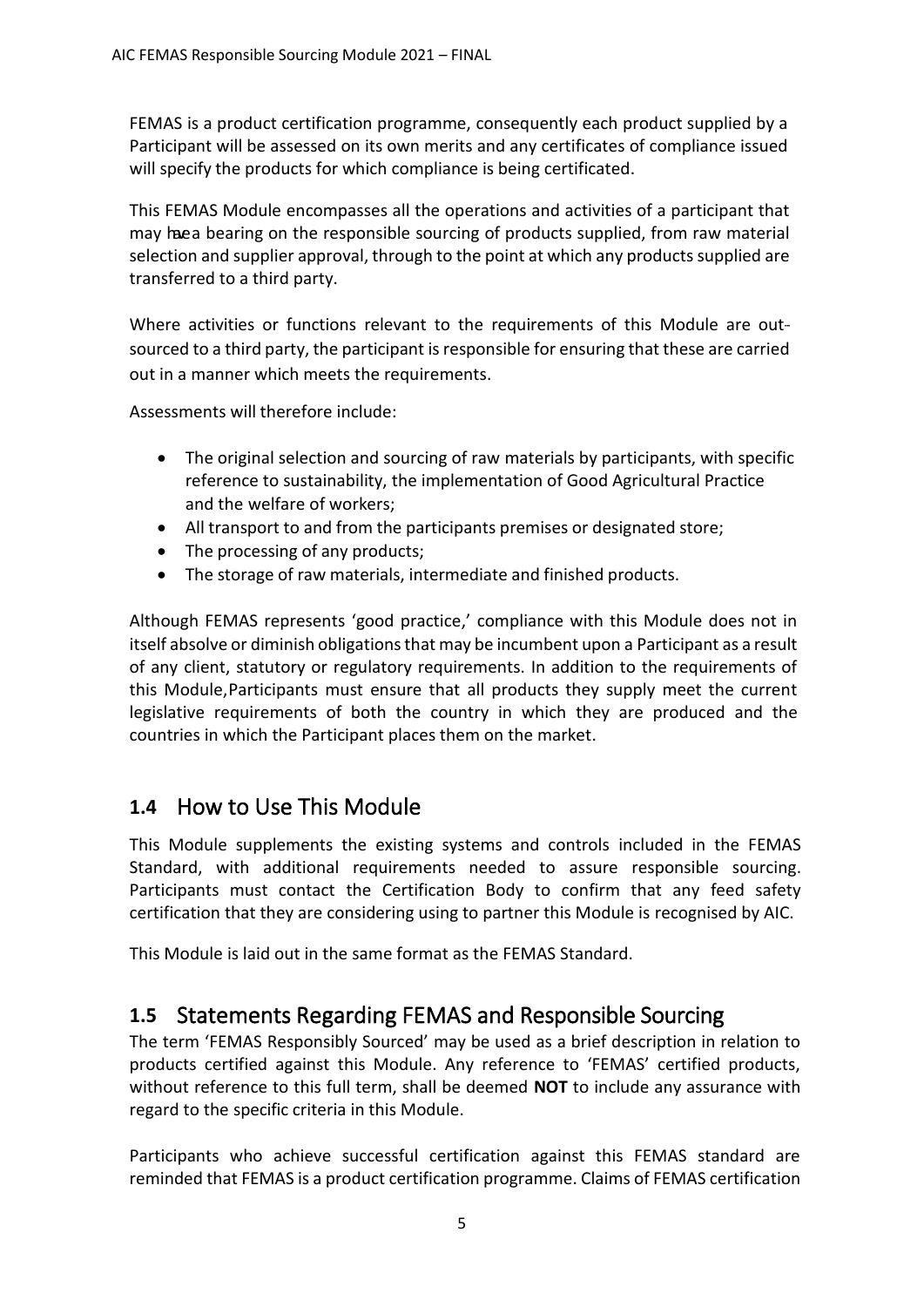may only be made in relation to those products included within the scope of the FEMAS Certificate of Conformity.

The FEMAS acronym is a registered certification mark and must only be used in compliance with the rules laid down by AIC. These rules can be found on the AIC website at:

<https://www.agindustries.org.uk/resource/trade-assurance-brand-guidelines-2021.html>

## <span id="page-7-0"></span>**1.6** Application for Certification and the Assessment Process

#### 1.6.1 Application for FEMAS Certification

Participants must apply for certification against this Module to the authorised FEMAS Certification Body. Details of the authorised Certification Body are available from the AIC website:

[https://www.agindustries.org.uk/sectors/trade-assurance-schemes/femas-feed](https://www.agindustries.org.uk/sectors/trade-assurance-schemes/femas-feed-materials-assurance-scheme/femas-scheme-membership.html)[materials-assurance-scheme/femas-scheme-membership.html](https://www.agindustries.org.uk/sectors/trade-assurance-schemes/femas-feed-materials-assurance-scheme/femas-scheme-membership.html)

Under normal circumstances, assessment against this Module and the FEMAS Standard w be undertaken at the same time to avoid unnecessary duplication and costs.

#### 1.6.2 The Assessment Process

Participants are required to undergo an assessment process to ensure that their operations comply with the requirements of this Module, before a Certificate of Conformity can be issued.

There are a number of types of audit within the FEMAS Scheme:

- i) **Pre-Audit** (voluntary for new Participants). Pre-Audits will evaluate a new Applicants' ability to meet the requirements of this Module. At the Certification Body's discretion, pre-audits will involve either an on-site or 'desktop' audit to confirm that appropriate controls are in place.
- ii) **Initial Audit**  A formal, in-depth, on-site audit to confirm that Applicants comply with the requirements of this Module. The duration of Initial Audits is dictated by the time required to fully assess the systems and procedures of the Applicant. The number of days required will be indicated prior to audit but may be extended if circumstances require this. Certificates are only issued on satisfactory correction of all non-conformances identified at Initial Audit. The details and scope of certification for certified sites will be added to the AIC Assurance Checker.
- iii) **Surveillance Audit**  annual audit for certified Participants.
- iv) **Short Notice Audit** an audit carried out at least once during the 3 year certificate period. The Participant will be informed the working day before the audit is to take place.
- v) **Unannounced Audit** The Certification Body will carry out unannounced audits on a number of sites each year. Selection criteria for sites may include: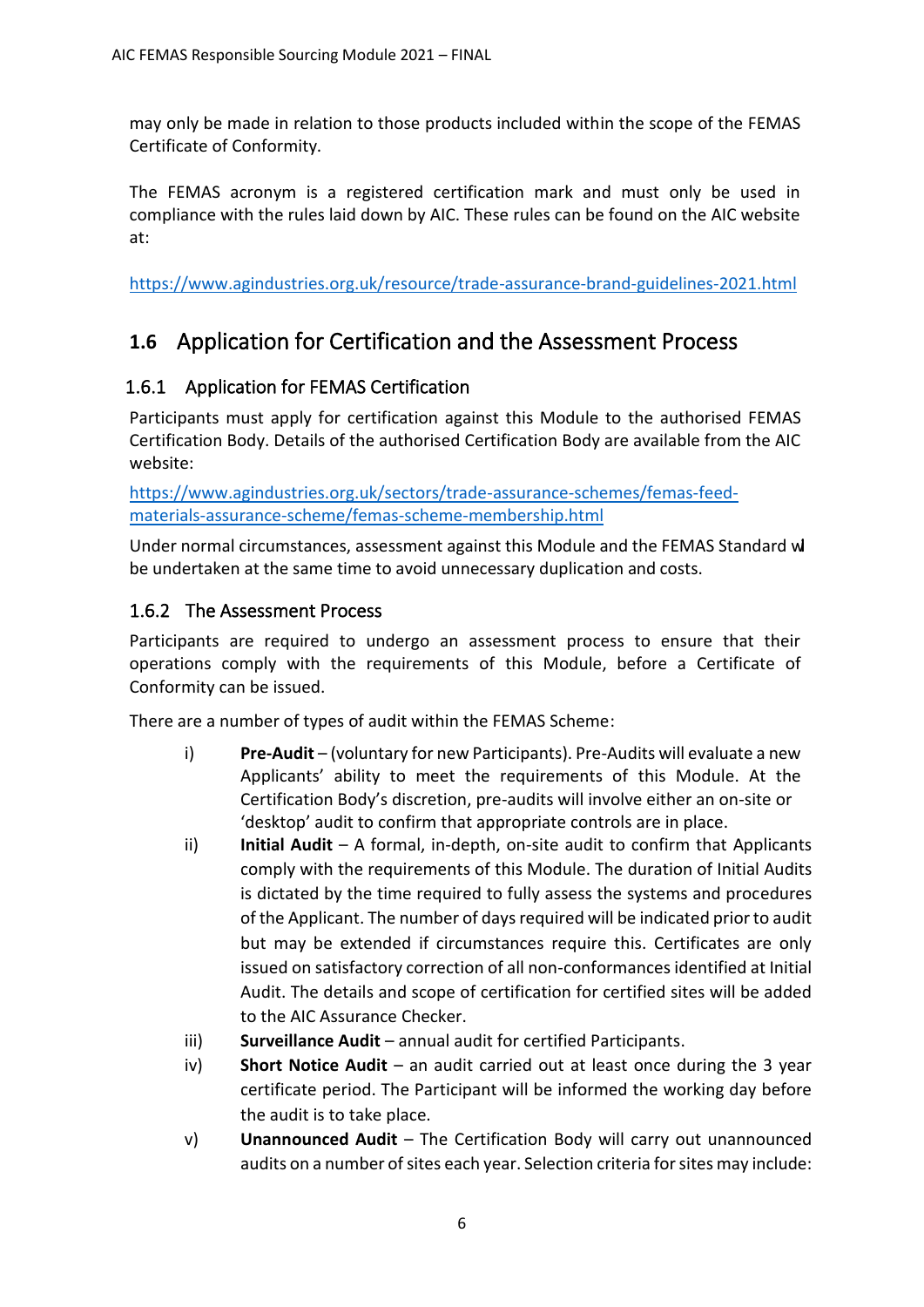- a) Response to reports or intelligence suggesting a significant issue or breach of FEMAS rules and requirements.
- b) Current or emerging risks
- c) A random selection to demonstrate the integrity of the FEMAS Scheme
- vi) **Extra / Immediate Audit** The Certification Body will carry out extra / immediate audits at their discretion; these may be unannounced. Extra audits may be on site or a desk top exercise at the discretion of the Certification Body. Circumstances where they may be required include, but are not limited to:
	- a) Signing off action points following an audit, particularly if the action points relate to Major or Critical non-conformances.
	- b) Supplier Audit an audit of a non-certified supplier of services, raw materials or feed to the FEMAS Participant carried out at the discretion of the Certification Body or as indicated in the relevant Sector Notes.
- vi) The Certification Body or the nominated inspection body will assess a Participant's conformance with this Module. The Certification Body shall be given access to all relevant information needed to confirm conformance with the Module and the right to inspect third parties subcontracted to perform work covered by the Module, at the Participant's cost. FEMAS audits are not of fixed duration but are determined on a case-by-case basis.
- vii) **The scope of the Verification Audit**, (Initial, Surveillance or Unscheduled), will, at the discretion of the authorised certification body, include elements from each stage of the supply chain including farmers and growers. This will be based on risk management principles and the actual validation of effective FEMAS Responsible Sourcing controls in those facilities visited. A minimum of 3 participating farms will be included in each audit.

## **1.7** FEMAS Responsible Sourcing Certified Status

#### 1.7.1 Issue of Certificates

In addition to any Certificate issued for compliance with the FEMAS Standard, a separate FEMAS Responsible Sourcing Module Certificate will be issued to Participants who are in compliance with this Module.

#### 1.7.2 Compliance with FEMAS Scheme Rules

Participants must comply with the FEMAS Scheme Rules at all times, as defined in the current FEMAS Standard. A copy of the current FEMAS Standard can be obtained from the AIC website: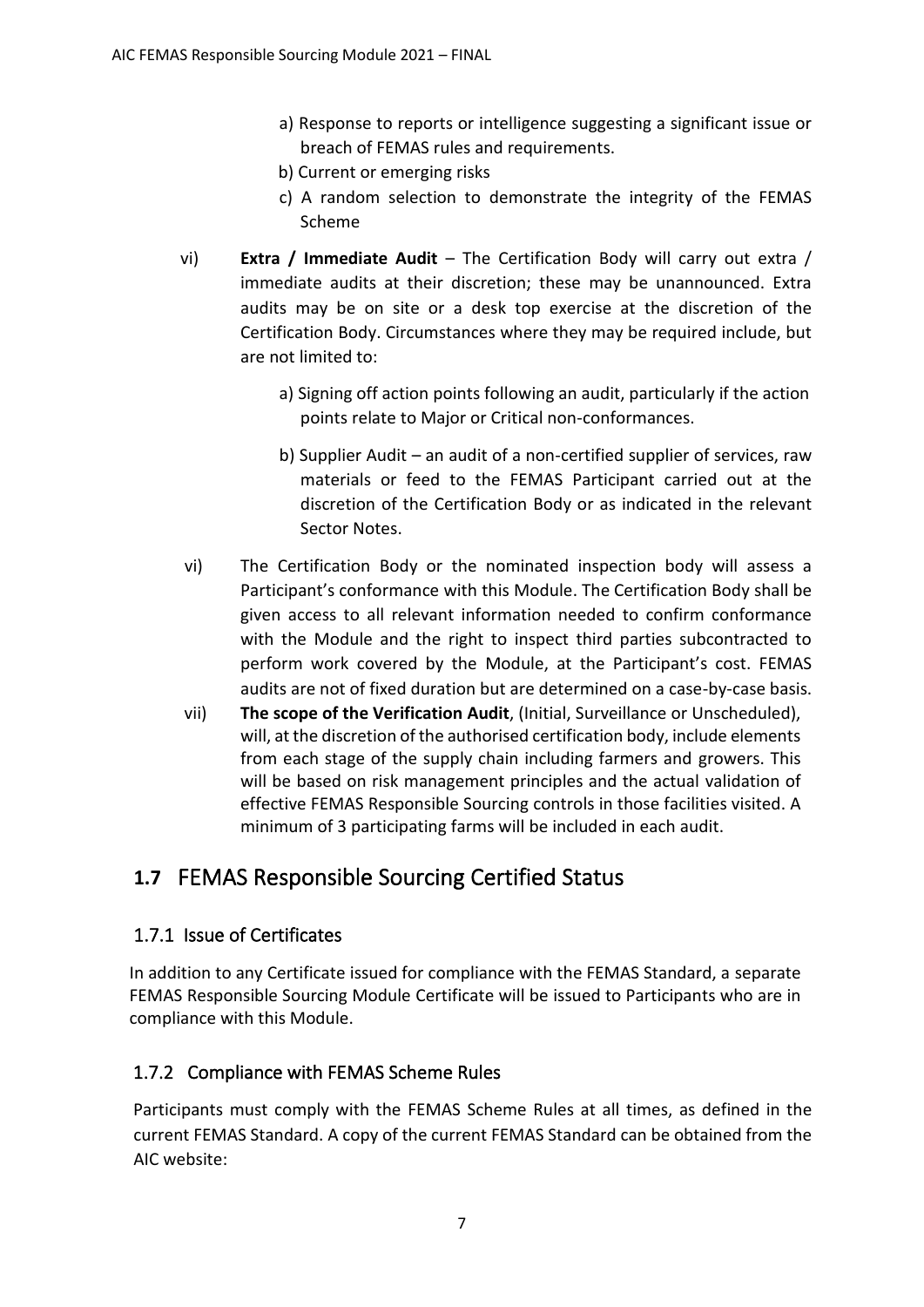[https://www.agindustries.org.uk/sectors/trade-assurance-schemes/femas-feed](https://www.agindustries.org.uk/sectors/trade-assurance-schemes/femas-feed-materials-assurance-scheme.html)[materials-assurance-scheme.html](https://www.agindustries.org.uk/sectors/trade-assurance-schemes/femas-feed-materials-assurance-scheme.html)

## <span id="page-9-0"></span>**1.8** The AIC Assurance Checker

Those companies that achieve FEMAS certification are listed on the AIC Assurance Checker. The Checker includes details of the scope under which FEMAS certificates have been granted. Interested parties may view the Assurance Checker via the AIC website at:

<https://www.aictradeassurance.org.uk/home/>

### <span id="page-9-1"></span>**1.9** Comments and Updates to this Module

Updates to this Module may be made from time to time. Any amendments will be notified to Participants and the latest version of the Module will be available on the AIC website.

Comments regarding this Module should be sent to the authorised Certification Body:

Kiwa Agrifood The Inspire Hornbeam Square West Harrogate N. Yorkshire HG2 8PA

#### <span id="page-9-2"></span>**1.10** Definitions

For the purposes of this standard, the following definitions apply:

**Check**: Monitoring and measuring of processes and products against policies, objectives, and requirements for the product, with the reporting of results.

**Contamination**: The undesired introduction of impurities of a chemical or microbiological nature or of foreign matter during production, sampling, packaging or repackaging, storage or transport.

**Conversion**: Change of a natural ecosystem to another land use or pro- found change in a natural ecosystem's species composition, structure, or function. Conversion includes severe degradation or the introduction of management practices that result in substantial and sustained change in the ecosystem's former species composition, structure, or function (Source: The Accountability Framework).

https://accountability-framework.org/operational-guidance/applying-the-definitionsrelated-to-deforestation-conversion-and-protection-of-ecosystems/

**Corrective Action**: Any action to eliminate both a non-conformity and the cause of the non-conformity.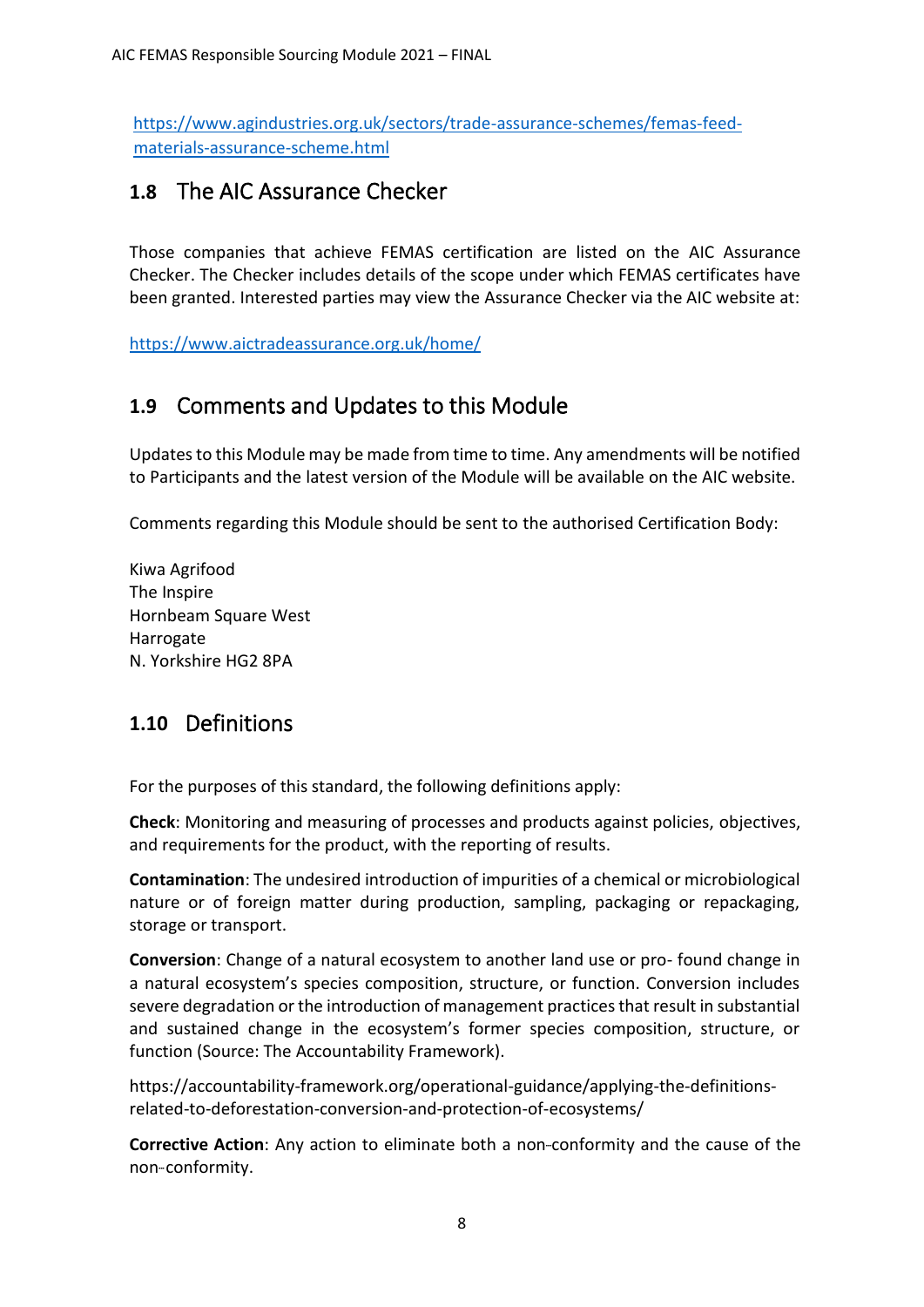**Cross--‐Contamination**: Contamination of a material or product with another material or product.

**Deforestation**: Loss of natural forest as a result of: i) conversion to agriculture or other non-forest land use; ii) conversion to a tree plantation; or iii) severe and sustained degradation. Loss of natural forest that meets this definition is considered to be deforestation regardless of whether or not it is legal. The Ac- countability Framework's definition of deforestation signifies "gross deforestation" of natural forest where "gross" is used in the sense of "total; aggregate; without deduction for reforestation or other offset (Source: The Accountability Framework).

**Feed (or Animal Feed)**: Any Substance or product, including additives, whether processed, partially processed or unprocessed, intended to be used for oral feeding to animals. (Regulation (EC) No 178/2002)

**Food (or Foodstuffs)**: Any substance or product, whether processed, partially processed or unprocessed, intended to be, or reasonably expected to be ingested by humans.

'Food' includes drink, chewing gum and any substance, including water, intentionally incorporated into the food during its manufacture, preparation or treatment.

'Food' shall not include: feed; live animals unless they are prepared for placing on the market for human consumption; plants prior to harvesting; medicinal products; cosmetics; tobacco and tobacco products; narcotic or psychotropic substances; residues and contaminants. (Regulation (EC) No 178/2002)

GAP: Good Agricultural Practice – a collection of principles applied to on-farm production and post-production processes resulting in safe for consumption products whilst taking into account economic, social and environmental sustainability

**GMP**: Good Manufacturing Practice is a system designed to ensure that products are consistently controlled and manufactured to defined standards (often with respect to hygiene and safety).

**Mass Balance:** A chain of custody model in which materials or products with a set of specified characteristics are mixed according to defined criteria with materials or products without that set of characteristics. The proportion of the input with specified characteristics might only match the initial proportions on average and will typically vary across different outputs (Source ISO 22095).

**Participant**: A producer or processor seeking certification or certified against this Module.

**Purchaser**: The party supplied with the product by the participant.

**Quality/Responsible Sourcing Management System:** An organised system of documented procedures, controls and practices with the specific purpose of ensuring that the standards intended by the company are met during the course of its activities.

**Raw Materials**: All materials used by participants for manufacturing, processing or blending into finished products.

**Record**: A document providing evidence of a necessary action having been carried out.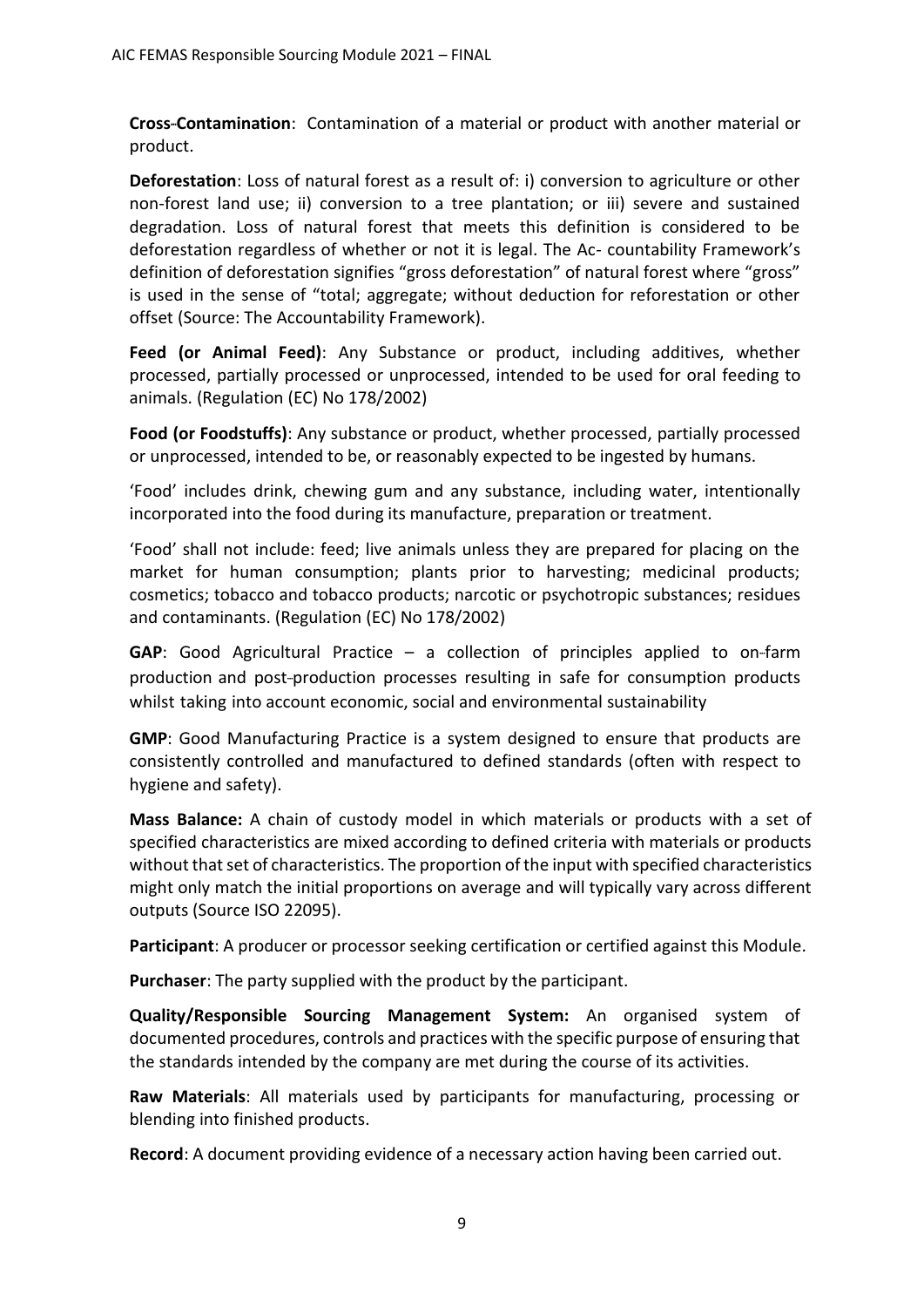**Risk**: A function of the probability of an adverse effect and the severity of that effect.

**Risk Analysis**: The process of collecting and evaluating information on risks to decide which are significant and therefore must be effectively managed.

**Safe for Consumption**: Products shall be deemed to be safe for consumption if they do not have an adverse effect on human or animal health when consumed and, in the case of feed, do not make the food derived from food-producing animals injurious to health or unfit for human consumption when used as intended and in accordance with normal practice.

**Segregation**: A chain of custody model in which specified characteristics of a material or product are maintained from the initial input to the final output Addition of material with different characteristics and/or grade to the input is not allowed. Commonly, material from more than one source contributes to a chain of custody under the segregated model (Source ISO-22095).

**Site**: Factories / buildings sharing the same premises, under the same senior management control and involved in various stages of the same continuous process.

**Specification**: A list of tests, references to analytical procedures, and other criteria showing the numerical limits or ranges that must be met by a product for it to be deemed acceptablefor its intended use.

**Supplier**: The external organisation or person that provides the raw materials or processed products from which the participant will produce his own products or which the participant will trade onwards without further processing.

**Traceability**: The ability to trace and follow a substance through all stages of production, processing and distribution.

**Validation**: Obtaining evidence of effectiveness.

**Verification**: The application of methods, procedures, tests and other evaluations to determine compliance.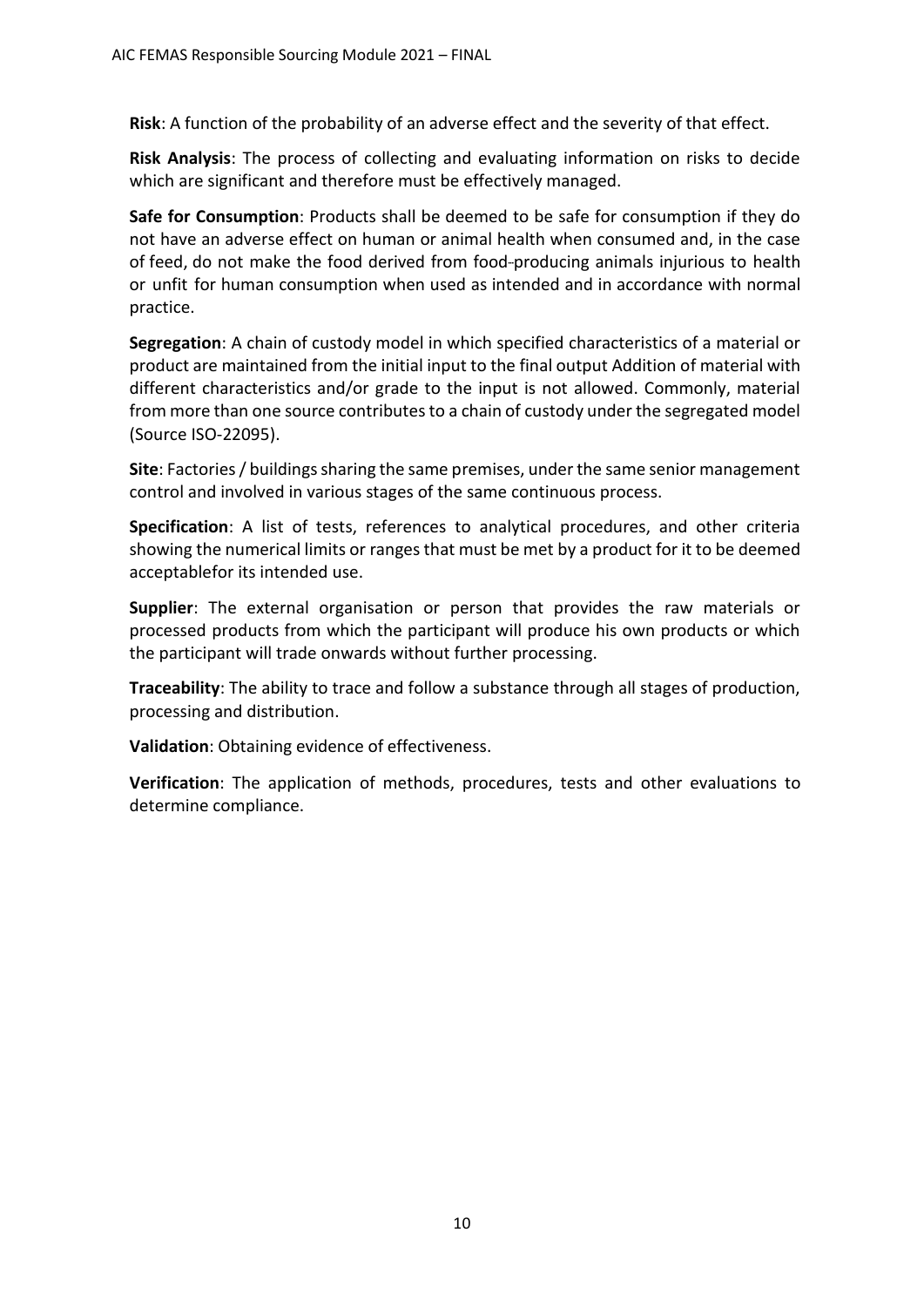# <span id="page-12-0"></span>FEMAS Responsible Sourcing Module

# <span id="page-12-1"></span>Section A General Requirements

<span id="page-12-3"></span><span id="page-12-2"></span>

| A 1 Scheme and Legislative Requirements        |                                                                                                                                                                                |  |
|------------------------------------------------|--------------------------------------------------------------------------------------------------------------------------------------------------------------------------------|--|
| A 1.1i                                         | The Participant must have access to a copy of the relevant documents relating to this<br>Module and be aware of any changes or updates.                                        |  |
| A 1.1ii                                        | Participants must hold current certification against the FEMAS Standard (or another feed<br>safety scheme recognised by AIC) to qualify for certification against this Module. |  |
| Guidance                                       | With the agreement of the authorised Certification Body, Applicants may seek certification<br>to both the FEMAS Standard and this Module at the same time.                     |  |
| A 1.2 i                                        | The Participant must be aware of and comply with laws and regulations in the countries<br>where they produce feed, relevant to this Module.                                    |  |
| Guidance                                       | An example of a relevant regulation in the UK would be the Modern Slavery Act 2015.                                                                                            |  |
| A 1.2 ii<br>(FEFAC SSG<br>Criterion 1)         | The Participant must be aware of laws and regulations relevant to this Module, in the<br>countries where their raw materials and/ or feeds are sourced.                        |  |
| A 1.2 iii<br>(FEFAC SSG<br>Criterion 2)        | The Participant must ensure compliance with laws and regulations in the countries where<br>their raw materials and/ or feeds are sourced, relevant to this Module.             |  |
| A 1.2 iv                                       | The Participant must be aware of and comply with laws and regulations in the countries<br>where they place feed on the market, relevant to this Module.                        |  |
| A 1.3                                          | The Participant must demonstrate that they have systems and procedures in place that<br>ensure they stay up to date with regulatory requirements relevant to this Module.      |  |
| $A$ 1.4                                        | A review of regulations relevant to this Module must be carried out at least every 12<br>months.                                                                               |  |
| A <sub>2</sub><br><b>Management Commitment</b> |                                                                                                                                                                                |  |
| A 2.1 i                                        | The Participant must have a policy statement committing the business to compliance with<br>this Module.                                                                        |  |
| A 2.1 ii                                       | The policy statement must be made publicly available (for example via the Company<br>website)                                                                                  |  |
| A 2.1 iii                                      | The policy statement confirming compliance with this Module, must be reviewed at least<br>every 12 months.                                                                     |  |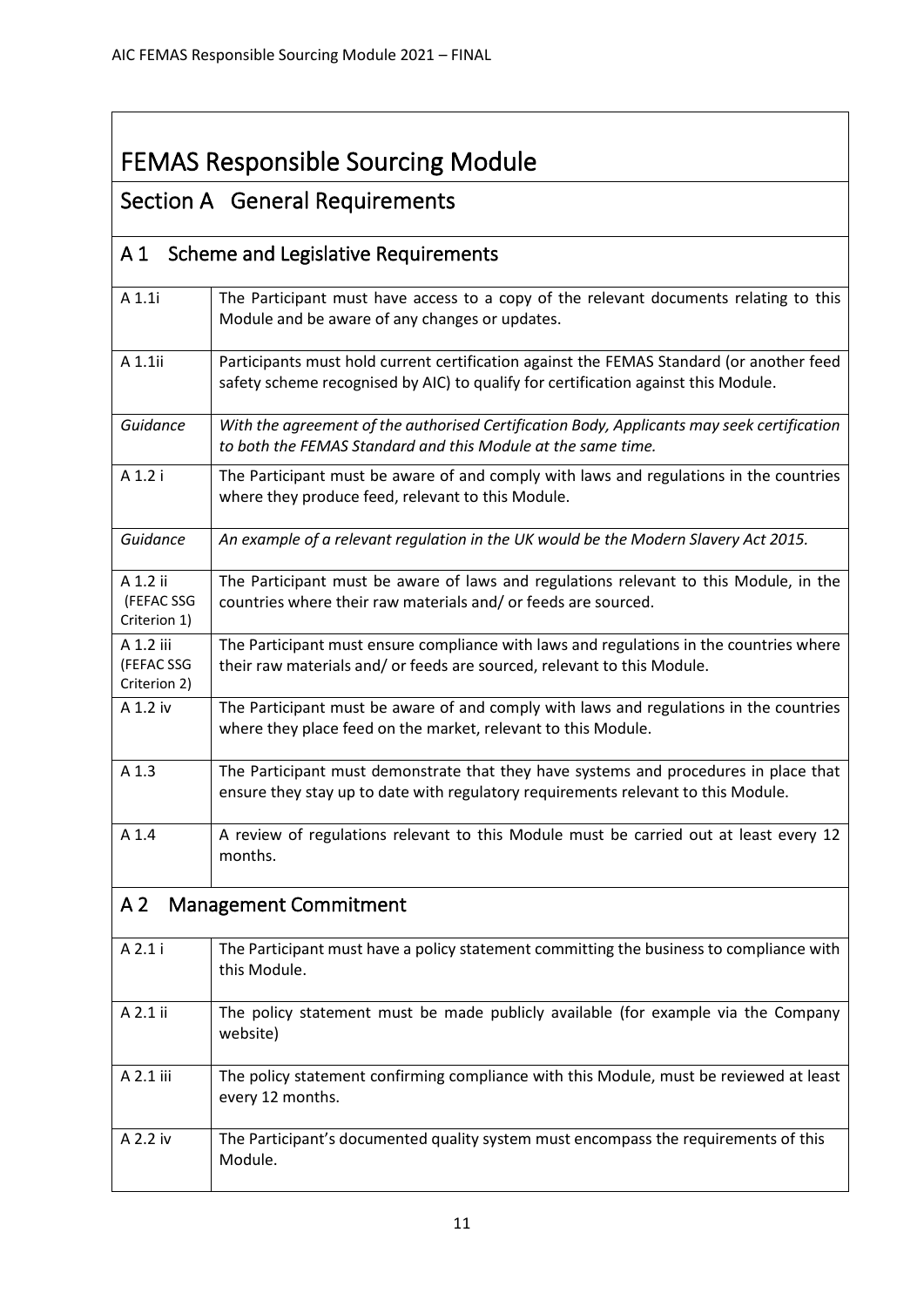<span id="page-13-0"></span>

| $A$ 2.2 $v$                                   | The Participant's documented quality system must be updated to meet relevant changes<br>in regulations and relevant developments in relation to this Module, as they occur.                                   |  |
|-----------------------------------------------|---------------------------------------------------------------------------------------------------------------------------------------------------------------------------------------------------------------|--|
| A 2.3                                         | There must be a designated and competent person(s) within the business, responsible for<br>the implementation of this Module.                                                                                 |  |
| A 2.4                                         | Management must provide adequate resources for the implementation of this Module.                                                                                                                             |  |
| A 2.5 i                                       | Management must review at least every 12 months, the continuing suitability and<br>effectiveness of the documented quality system in implementing this Module.                                                |  |
| A 2.5 ii<br><b>Desired</b>                    | The management review of the documented quality system should include opportunities<br>for improvement in implementing a comprehensive approach to responsible sourcing.                                      |  |
| A 3 Communication with the Certification Body |                                                                                                                                                                                                               |  |
| A3.1                                          | Participants and Applicants must advise the Certification Body in writing of any significant<br>changes to their business that may materially affect compliance with this Module.                             |  |
| A 3.2                                         | Participants and Applicants must promptly advise the Certification Body in the event of<br>being subject to a formal investigation by a Competent Authority, relating to any areas<br>covered by this Module. |  |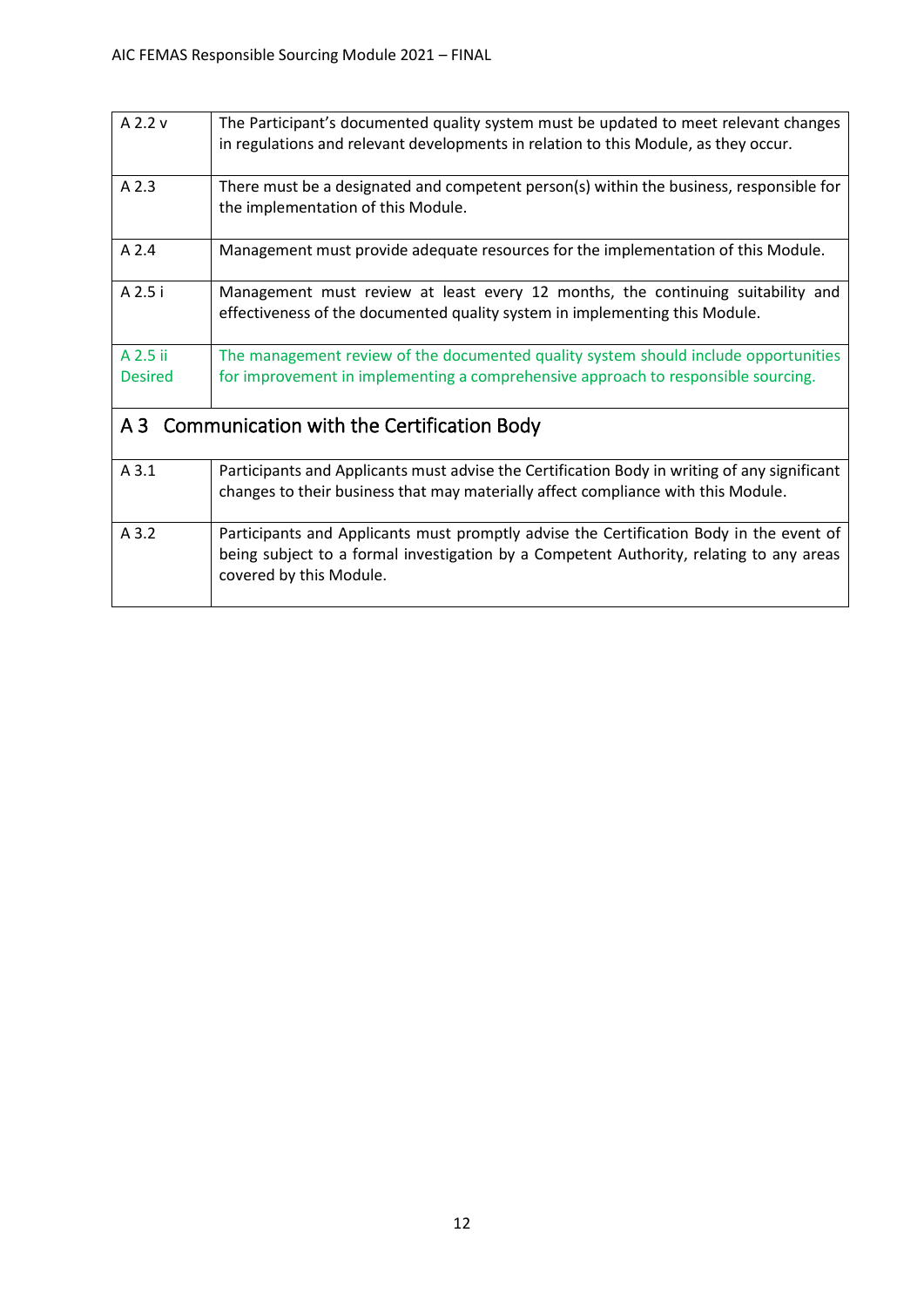<span id="page-14-1"></span><span id="page-14-0"></span>

| Section C Internal Audits      |                                                                                                                                                                                                                                                                                                                                                                                                                                                                          |  |
|--------------------------------|--------------------------------------------------------------------------------------------------------------------------------------------------------------------------------------------------------------------------------------------------------------------------------------------------------------------------------------------------------------------------------------------------------------------------------------------------------------------------|--|
| C <sub>1</sub> Internal Audits |                                                                                                                                                                                                                                                                                                                                                                                                                                                                          |  |
| C <sub>1.1</sub>               | Participants must have a current programme of internal auditing covering compliance<br>with:<br>i.<br>The requirements of this Module<br>The Participant's documentation and records in relation to this Module<br>ii.<br>iii.<br>Legislation relating to responsible sourcing                                                                                                                                                                                           |  |
| C <sub>1.2</sub>               | The programme of internal audits must be effective and ensure that all relevant activities<br>relating to the scope of certification to this Module are audited at least once every twelve<br>months.                                                                                                                                                                                                                                                                    |  |
| Guidance                       | An effective internal audit will collect evidence of compliance, as well as non-compliance,<br>and will record documents and records reviewed during the audit.<br>The internal audit will be more valuable if carried out at a different time of year to the<br>annual, external audit.                                                                                                                                                                                 |  |
| C <sub>1.3</sub>               | Internal audits and their outcomes in relation to this Module must be documented and<br>any nonconformances corrected within an appropriate timescale.                                                                                                                                                                                                                                                                                                                   |  |
| C <sub>1.4</sub>               | Where Participants delegate to third-parties, duties that are critical in sourcing and/ or<br>maintaining the integrity of responsibly sourced raw materials or feeds, Participants must<br>include these activities within their own internal auditing schedule unless the third parties<br>are themselves certified to this Module (or another equivalent assurance programme<br>recognised by AIC), under a scope that includes the raw materials or feeds concerned. |  |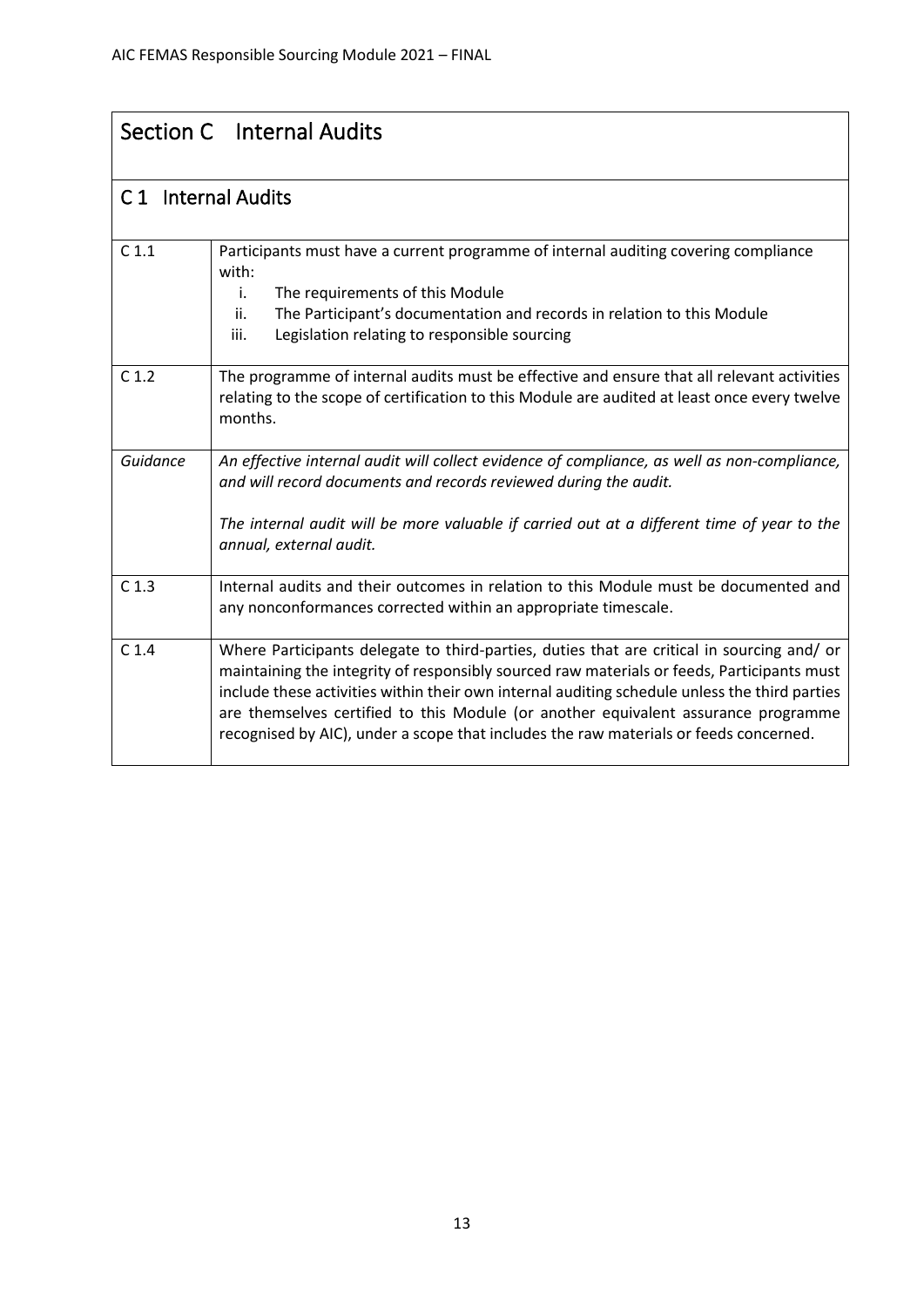# <span id="page-15-0"></span>Section D Working Conditions and Health & Safety on Supplying Farms

# <span id="page-15-1"></span>D 1 Working Conditions

| Guidance                              | Throughout this section, any reference to 'workers' includes employed, agency, full-time<br>and temporary workers                                                                                                                                                                                                    |
|---------------------------------------|----------------------------------------------------------------------------------------------------------------------------------------------------------------------------------------------------------------------------------------------------------------------------------------------------------------------|
| D 1.1<br>(FEFAC SSG<br>Criterion 3)   | Raw materials must originate only from farms where there is no forced, compulsory,<br>bonded, trafficked or otherwise involuntary labour used.                                                                                                                                                                       |
| D 1.2<br>(FEFAC SSG<br>Criterion 4)   | Raw materials must originate only from farms where no children under the age of 15 (or<br>older if required by local or national law) carry out work.                                                                                                                                                                |
| D 1.3<br>(FEFAC SSG<br>Criterion 4)   | Raw materials must originate only from farms where no workers aged 15 to 18 years<br>undertake work that jeopardises their health and welfare or interferes with their<br>education.                                                                                                                                 |
| D 1.4<br>(FEFAC SSG<br>Criterion 5)   | Raw materials must originate only from farms where no worker is subject to<br>discrimination.                                                                                                                                                                                                                        |
| Guidance                              | Discrimination typically includes, but is not restricted to the following areas:<br>Race, colour or social origin<br>i.<br>Gender<br>ii.<br>iii.<br>Religion<br>Political affiliation<br>iv.<br>Ethnicity, citizenship or nationality<br>ν.<br>Pregnancy<br>vi.<br>Disability<br>vii.<br>Sexual orientation<br>viii. |
| D 1.5<br>(FEFAC SSG<br>Criterion 6)   | Raw materials must originate only from farms where no worker is subject to:<br>Corporal punishment<br>i.<br>Mental or physical oppression<br>ii.<br>iii.<br>Coercion<br>Verbal abuse<br>iv.<br>Physical abuse<br>v.<br>Sexual harassment<br>vi.<br>Any other form of intimidation<br>vii.                            |
| D 1.6 i<br>(FEFAC SSG<br>Criterion 7) | Raw materials must originate only from farms where no workers are required to lodge<br>their identity papers with anyone, unless required by law.                                                                                                                                                                    |
| D 1.6 ii                              | Raw materials must originate only from farms where, if identity documents are held on<br>behalf of workers, such documents will be made promptly available to the owner(s) when<br>requested.                                                                                                                        |
| D 1.7 i<br>(FEFAC SSG<br>Criterion 8) | Raw materials must originate only from farms where no worker is required to work hours<br>exceeding those set by local and national laws.                                                                                                                                                                            |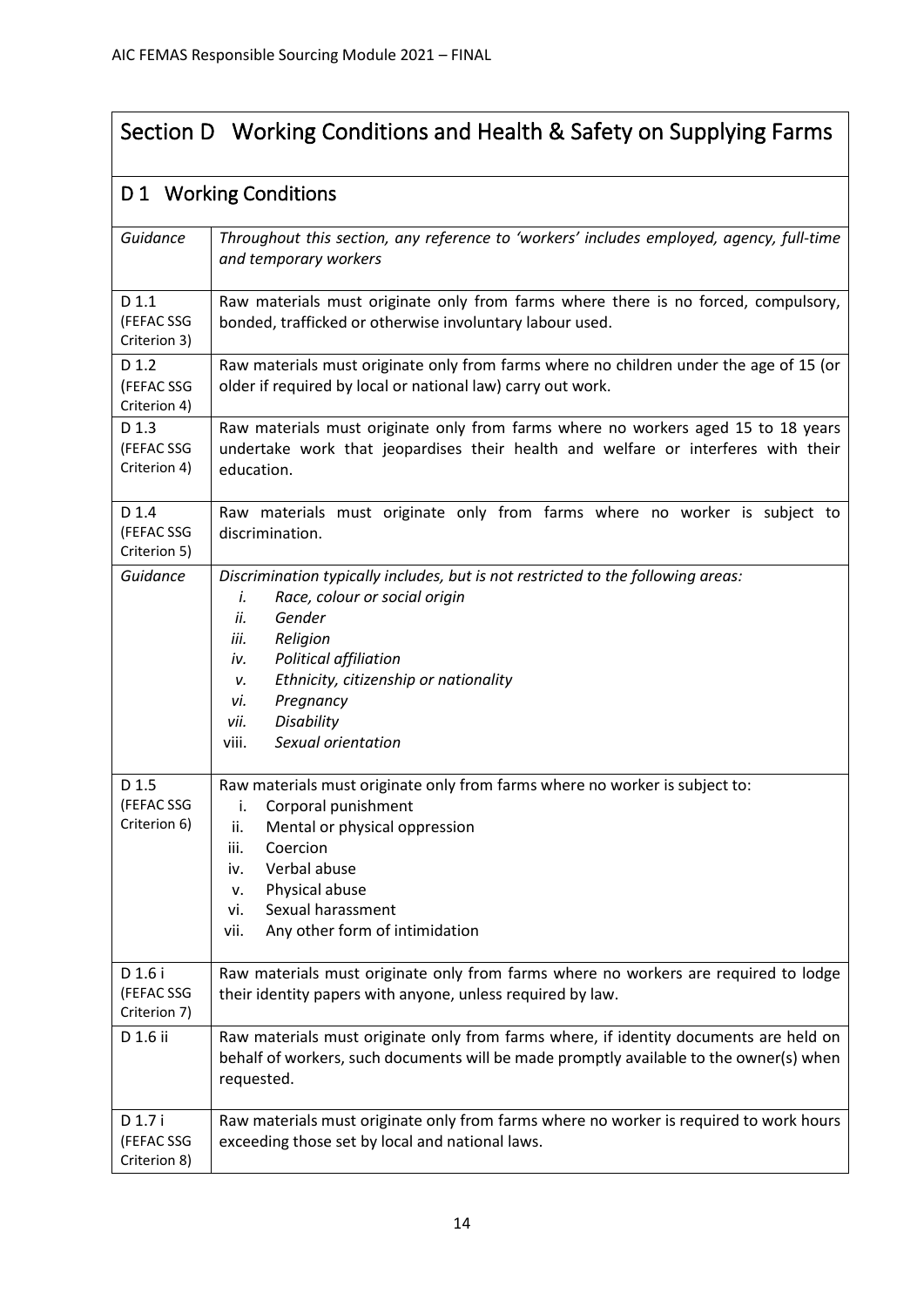<span id="page-16-0"></span>

| D 1.7 ii<br>(FEFAC SSG<br>Criterion 8)                                  | Raw materials must originate only from farms where working hours are consistent with<br>local industry standards and do not routinely exceed 48 hours per week (excluding<br>overtime).                                                                                              |
|-------------------------------------------------------------------------|--------------------------------------------------------------------------------------------------------------------------------------------------------------------------------------------------------------------------------------------------------------------------------------|
| D 1.7 iii<br>(FEFAC SSG<br>Criterion 9)                                 | Raw materials must originate only from farms where overtime working is always voluntary<br>and paid in accordance with local and national laws or sector agreements.                                                                                                                 |
| D 1.7 iv<br>(FEFAC SSG<br>Criterion 10)                                 | Raw materials must originate only from farms where overtime in excess of 12 hours per<br>week is only allowed during extraordinary and time-limited periods, due to risk of<br>economic loss. Overtime in excess of 12 hours per week must have been willingly agreed<br>by workers. |
| D 1.7 v<br><b>Desired</b><br>Criterion<br>(FEFAC SSG<br>Criterion 11)   | Raw materials should only be sourced from farms where all workers receive equal<br>remuneration for work of equal value.                                                                                                                                                             |
| D 1.7 vi<br><b>Desired</b><br>Criterion<br>(FEFAC SSG<br>Criterion 11)  | Raw materials should only be sourced from farms where all workers receive equal access<br>to training, benefits and opportunities for promotion or available positions.                                                                                                              |
| D 1.7 vii<br><b>Desired</b><br>Criterion<br>(FEFAC SSG<br>Criterion 12) | Raw materials should only be sourced from farms where policies and procedures are in<br>place to fairly address workers grievances.                                                                                                                                                  |
| D 2 Health and Safety                                                   |                                                                                                                                                                                                                                                                                      |
| D 2.1<br>(FEFAC SSG<br>Criterion 13)                                    | Raw materials must originate only from farms that provide a safe and healthy workplace<br>for all workers.                                                                                                                                                                           |
| D 2.2<br>(FEFAC SSG<br>Criterion 17)                                    | Raw materials must originate only from farms where control measures have been applied<br>to mitigate each identified health and safety hazard.                                                                                                                                       |
| D 2.3<br>(FEFAC SSG<br>Criterion 17)                                    | Raw materials must originate only from farms where monitoring systems ensure that<br>health and safety controls are effectively implemented.                                                                                                                                         |
| D 2.4<br>(FEFAC SSG<br>Criterion 14)                                    | Raw materials must originate only from farms where potentially hazardous tasks are<br>carried out by capable and competent workers, who have received effective training in<br>performing those tasks safely.                                                                        |
| D <sub>2.5</sub><br>(FEFAC SSG<br>Criterion 13)                         | Raw materials must originate only from farms where all workers are provided with<br>personal protective equipment (PPE) appropriate to the roles they undertake.                                                                                                                     |
| Guidance                                                                | Appropriate PPE may include, but is not limited to:                                                                                                                                                                                                                                  |
|                                                                         | Overalls/uniforms<br>Dust masks<br>Respirators                                                                                                                                                                                                                                       |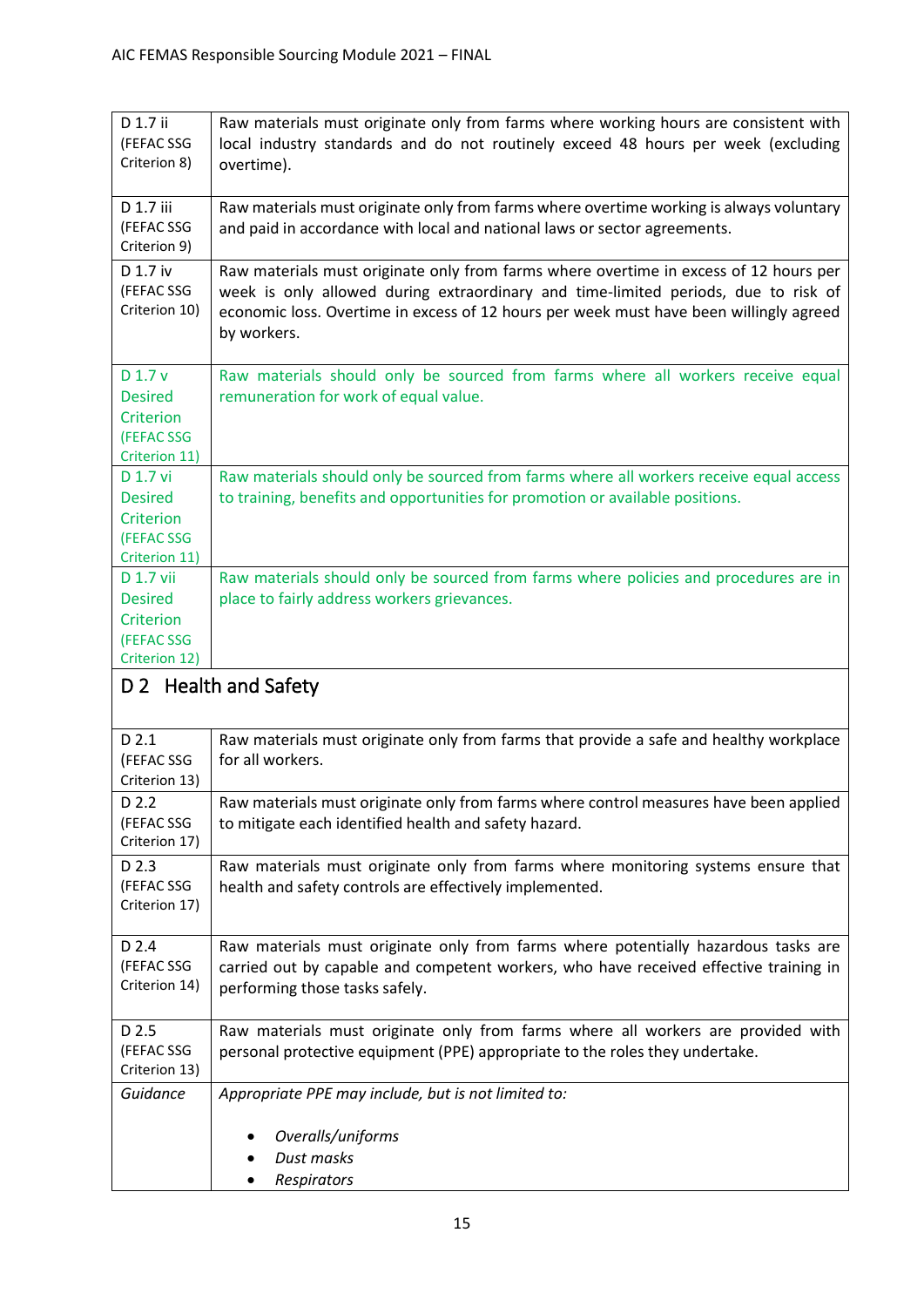<span id="page-17-0"></span>

|                                        | Safety harnesses<br>$\bullet$<br>Safety shoes<br>High visibility clothing<br>Safety glasses<br>Hearing defence<br>$\bullet$<br>Protective headgear<br>$\bullet$                         |
|----------------------------------------|-----------------------------------------------------------------------------------------------------------------------------------------------------------------------------------------|
| D 2.6<br>(FEFAC SSG<br>Criterion 15)   | Raw materials must originate only from farms where adequate and appropriate protective<br>equipment and clothing is provided and used in all potentially hazardous operations.          |
| D 2.7<br>(FEFAC SSG<br>Criterion 18)   | Raw materials must originate only from farms where all workers have been instructed in<br>accident and emergency procedures.                                                            |
| D 2.8<br>(FEFAC SSG<br>Criterion 21)   | Raw materials should originate only from farms where all workers have received training<br>in health and safety relevant to their roles, at intervals not exceeding 24 months.          |
| D 2.9<br>(FEFAC SSG<br>Criterion 20)   | Raw materials should originate only from farms where there is regular maintenance of<br>machinery, equipment and materials in order to ensure that they continue to function<br>safely. |
|                                        | D 3 Worker Welfare                                                                                                                                                                      |
| $D$ 3.1<br>(FEFAC SSG<br>Criterion 13) | Raw materials must originate only from farms that provide free access to safe drinking<br>water for all workers.                                                                        |
| D 3.2<br>(FEFAC SSG<br>Criterion 13)   | Raw materials must originate only from farms that allow free access to toilets and<br>washrooms for all workers.                                                                        |
| D 3.3i<br>(FEFAC SSG<br>Criterion 16)  | Raw materials must originate only from farms where First Aid kits are freely accessible to<br>all workers.                                                                              |
| D 3.3ii                                | First Aid kits must include all the necessary equipment dictated by risk assessment.                                                                                                    |
| D 3.3iii                               | Workers must either be trained in First Aid themselves or be aware of how and where they<br>can obtain First Aid assistance.                                                            |
| D 3.4<br>(FEFAC SSG<br>Criterion 16)   | Raw materials must originate only from farms where any necessary First Aid is provided to<br>all workers without delay.                                                                 |
| D 3.5<br>(FEFAC SSG<br>Criterion 16)   | Raw materials must originate only from farms where any necessary medical treatment is<br>provided to workers without delay.                                                             |
| D 3.6<br>(FEFAC SSG<br>Criterion 22)   | Raw materials must originate only from farms where workers are granted the right to<br>establish and/ or join organisations of their choice.                                            |
| D 3.7<br>(FEFAC SSG<br>Criterion 23)   | Raw materials must originate only from farms where workers have the right to engage in<br>collective bargaining.                                                                        |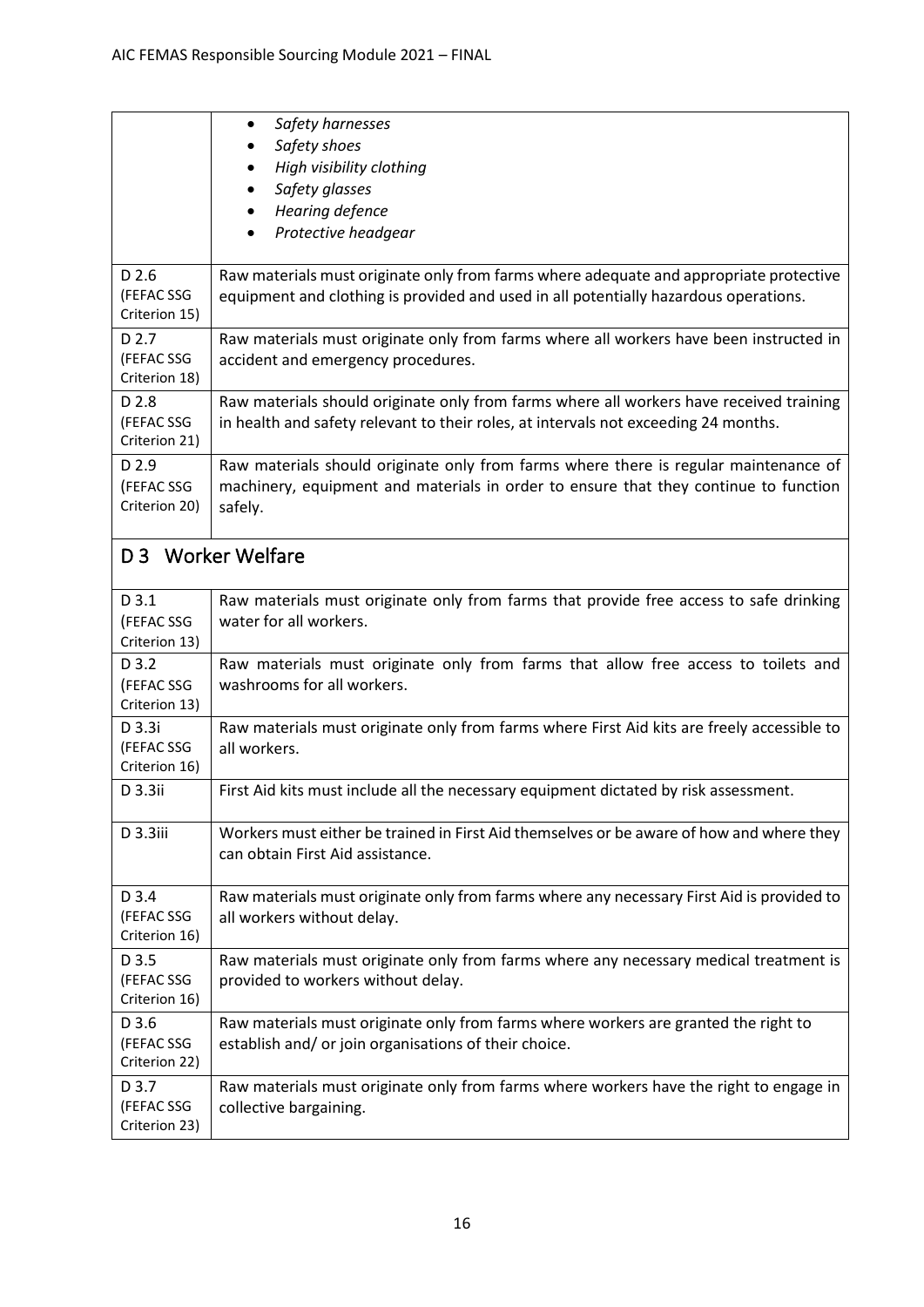| D 3.8<br>(FEFAC SSG<br>Criterion 24)                                 | Raw materials must originate only from farms where the effective functioning of worker's<br>associations/ organisations is not be impeded.                                                                        |
|----------------------------------------------------------------------|-------------------------------------------------------------------------------------------------------------------------------------------------------------------------------------------------------------------|
| D 3.9<br>(FEFAC SSG<br>Criterion 24)                                 | Raw materials must originate only from farms where worker representatives are free from<br>discrimination and have free access to their members in the workplace on request.                                      |
| D 3.10<br>(FEFAC SSG<br>Criterion 25)                                | Raw materials must originate only from farms where the gross wages of workers comply<br>with applicable national legislation and sector agreements.                                                               |
| D 3.11<br>(FEFAC SSG<br>Criterion 26)                                | Raw materials must originate only from farms where workers have a written contract in a<br>language they can understand.                                                                                          |
| Guidance<br>(FEFAC SSG<br>Criterion 26)                              | In countries where there is no requirement for formal labour agreements between workers<br>and employers, alternative documented evidence should be provided to confirm the labour<br>relationship.               |
|                                                                      | For those workers unable to read, evidence should be held by the Participant confirming<br>that the terms of workers' contracts have been explained to them and that they have<br>understood and agreed to them.  |
| D 3.12<br>(FEFAC SSG<br>Criterion 27)                                | Raw materials must originate only from farms where a monitoring system is in place to<br>confirm the working hours and overtime of workers.                                                                       |
| D 3.13<br>(FEFAC SSG<br>Criterion 28)                                | Raw materials must originate only from farms where the wages paid to workers are<br>recorded.                                                                                                                     |
| D 3.14<br>(FEFAC SSG<br>Criterion 28)                                | Raw materials must originate from farms where any deductions from wages for<br>accommodation, food, equipment or disciplinary purposes are made only if they are legally<br>permitted and reasonable.             |
| D 3.15<br><b>Desired</b><br>Criterion<br>(FEFAC SSG<br>Criterion 19) | Raw materials should originate only from farms where there is a system of formal<br>warnings, potentially followed by legally permitted sanctions, when workers do not follow<br>established safety requirements. |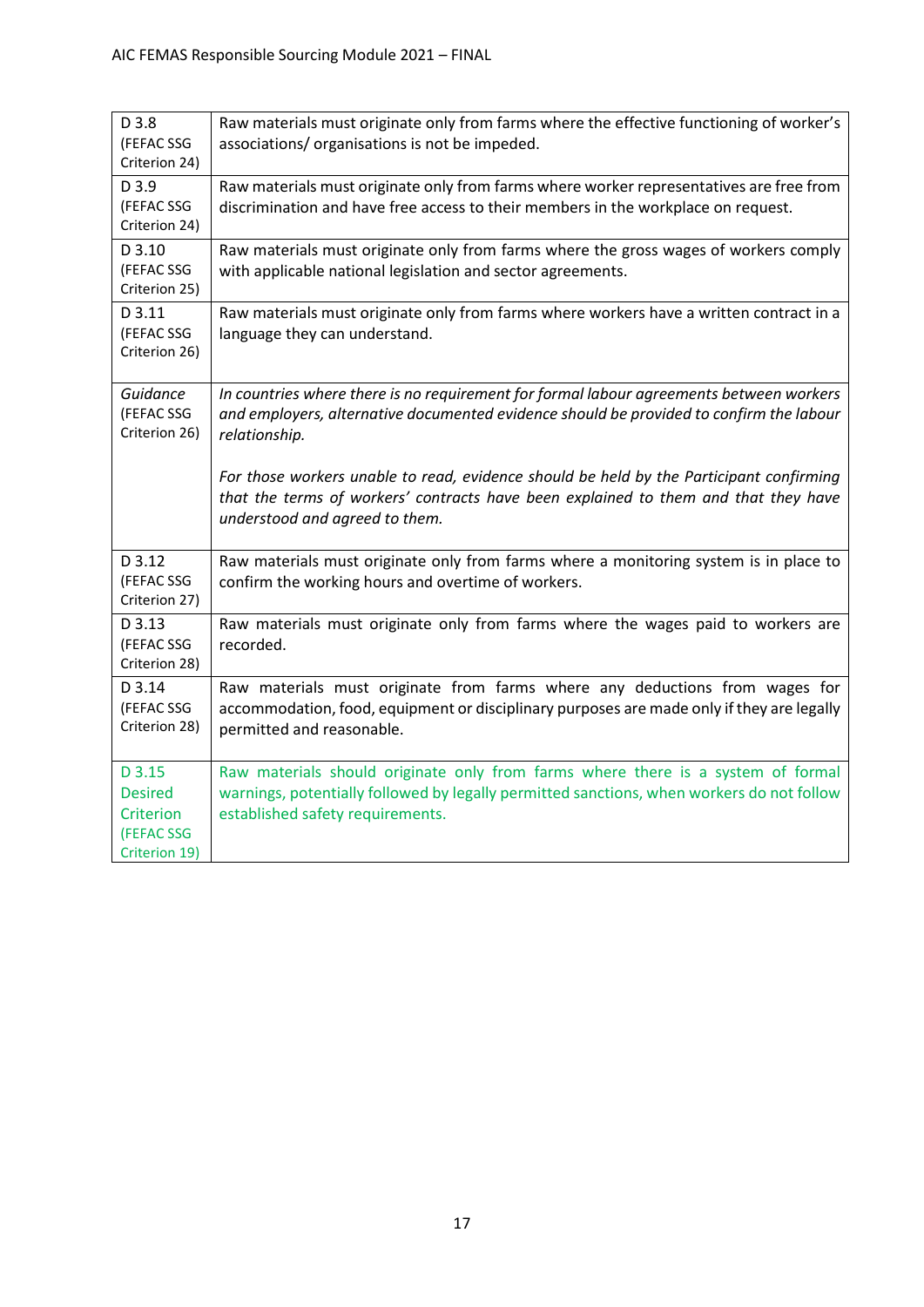## <span id="page-19-0"></span>Section E Respect for Land Rights

#### <span id="page-19-1"></span>E 1 Legal Use of Land

E 1.1 (FEFAC SSG Criterion 66) Raw materials must be sourced only from farms that have documented evidence confirming their right to use the land from which they operate. *Guidance (FEFAC SSG Criterion 66) Documented evidence of the rights to use land include: ownership documents endorsed by local/ national government, rental agreements confirming the rights of the renting body, court orders.*

#### <span id="page-19-2"></span>E 2 Traditional Land Use

<span id="page-19-3"></span>

| E 2.1<br>(FEFAC SSG<br>Criterion 67)    | Raw materials must be sourced only from farms where, prior to any new acquisition or<br>development of land that may affect Indigenous Peoples or Local Communities (IPLC),<br>the free, prior and informed consent of the affected IPLC is secured. Aspects where this<br>applies include:<br>Rights<br>i.<br>Land (including access routes such as footpaths and bridleways)<br>ii.<br>iii.<br>Resources<br>Livelihoods<br>iv.<br>Food security<br>v. |
|-----------------------------------------|---------------------------------------------------------------------------------------------------------------------------------------------------------------------------------------------------------------------------------------------------------------------------------------------------------------------------------------------------------------------------------------------------------------------------------------------------------|
| E 2.2                                   | Raw materials must be sourced only from farms where no land is developed without the                                                                                                                                                                                                                                                                                                                                                                    |
| (FEFAC SSG                              | agreement of both parties where there is an unresolved land use claim by any IPLC under                                                                                                                                                                                                                                                                                                                                                                 |
| Criterion 68)                           | litigation.                                                                                                                                                                                                                                                                                                                                                                                                                                             |
| E 2.3                                   | Raw materials must be sourced only from farms where, in the case of disputed use rights,                                                                                                                                                                                                                                                                                                                                                                |
| (FEFAC SSG                              | a comprehensive, participatory and documented IPLC right assessment is carried out and                                                                                                                                                                                                                                                                                                                                                                  |
| Criterion 69)                           | the recommendations from the assessment are followed.                                                                                                                                                                                                                                                                                                                                                                                                   |
| E <sub>3</sub>                          | <b>Resolution of Complaints and Grievances</b>                                                                                                                                                                                                                                                                                                                                                                                                          |
| E 3.1<br>(FEFAC SSG<br>Criterion 70)    | Raw materials must be sourced only from farms where complaints and grievances from<br>workers, neighbours, local communities and traditional land users are dealt with in an<br>appropriate manner. Documented evidence of complaints and grievances received, must<br>be maintained.                                                                                                                                                                   |
| E 3.2                                   | Raw materials must be sourced only from farms where, if a relevant Competent Authority                                                                                                                                                                                                                                                                                                                                                                  |
| (FEFAC SSG                              | requires the farmer to react to a complaint or grievance in a certain way, the farmer does                                                                                                                                                                                                                                                                                                                                                              |
| Criterion 71)                           | so in a timely manner.                                                                                                                                                                                                                                                                                                                                                                                                                                  |
| E 3.3                                   | Raw materials must be sourced only from farms where the complaint mechanism is                                                                                                                                                                                                                                                                                                                                                                          |
| (FEFAC SSG                              | transparent, known and available to all workers, local communities and traditional land                                                                                                                                                                                                                                                                                                                                                                 |
| Criterion 72)                           | users.                                                                                                                                                                                                                                                                                                                                                                                                                                                  |
| Guidance<br>(FEFAC SSG<br>Criterion 72) | The complaint mechanism will typically include a written complaint form, which is<br>accessible via a website, by email, telephone or post.                                                                                                                                                                                                                                                                                                             |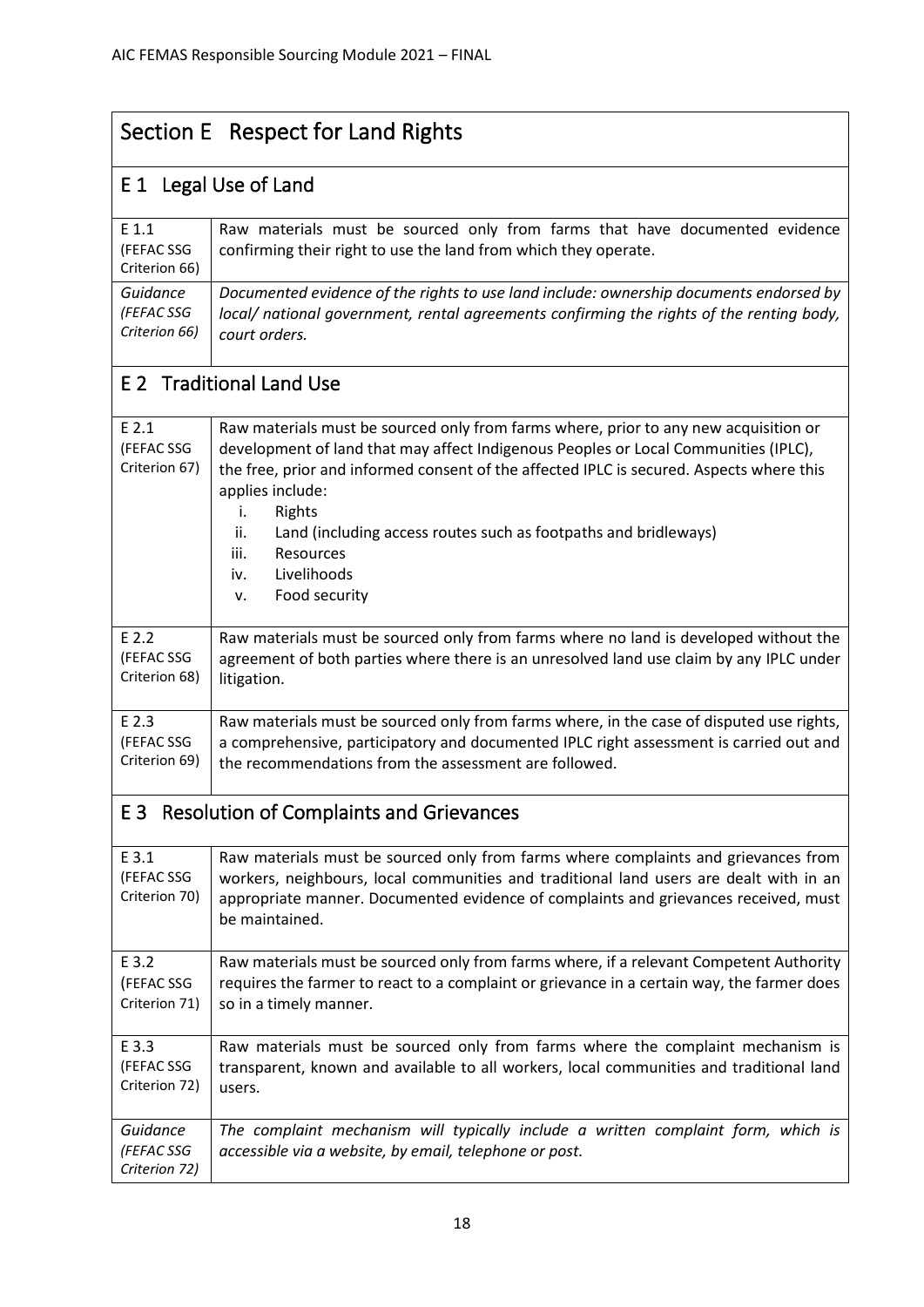| E 3.4<br>(FEFAC SSG<br>Criterion 73) | Raw materials must be sourced only from farms where there are communication channels<br>that adequately enable communication between the farmer and the community in which<br>they operate. This may take the form of a sign displayed at the farm entrance or be on the<br>farmer's website and provide:<br>Email contact<br>Telephone number<br>ii.<br>iii.<br>Postal address |
|--------------------------------------|---------------------------------------------------------------------------------------------------------------------------------------------------------------------------------------------------------------------------------------------------------------------------------------------------------------------------------------------------------------------------------|
| E 3.5<br>(FEFAC SSG<br>Criterion 73) | Raw materials must be sourced only from farms where the communication channels have<br>been made known to the local community.                                                                                                                                                                                                                                                  |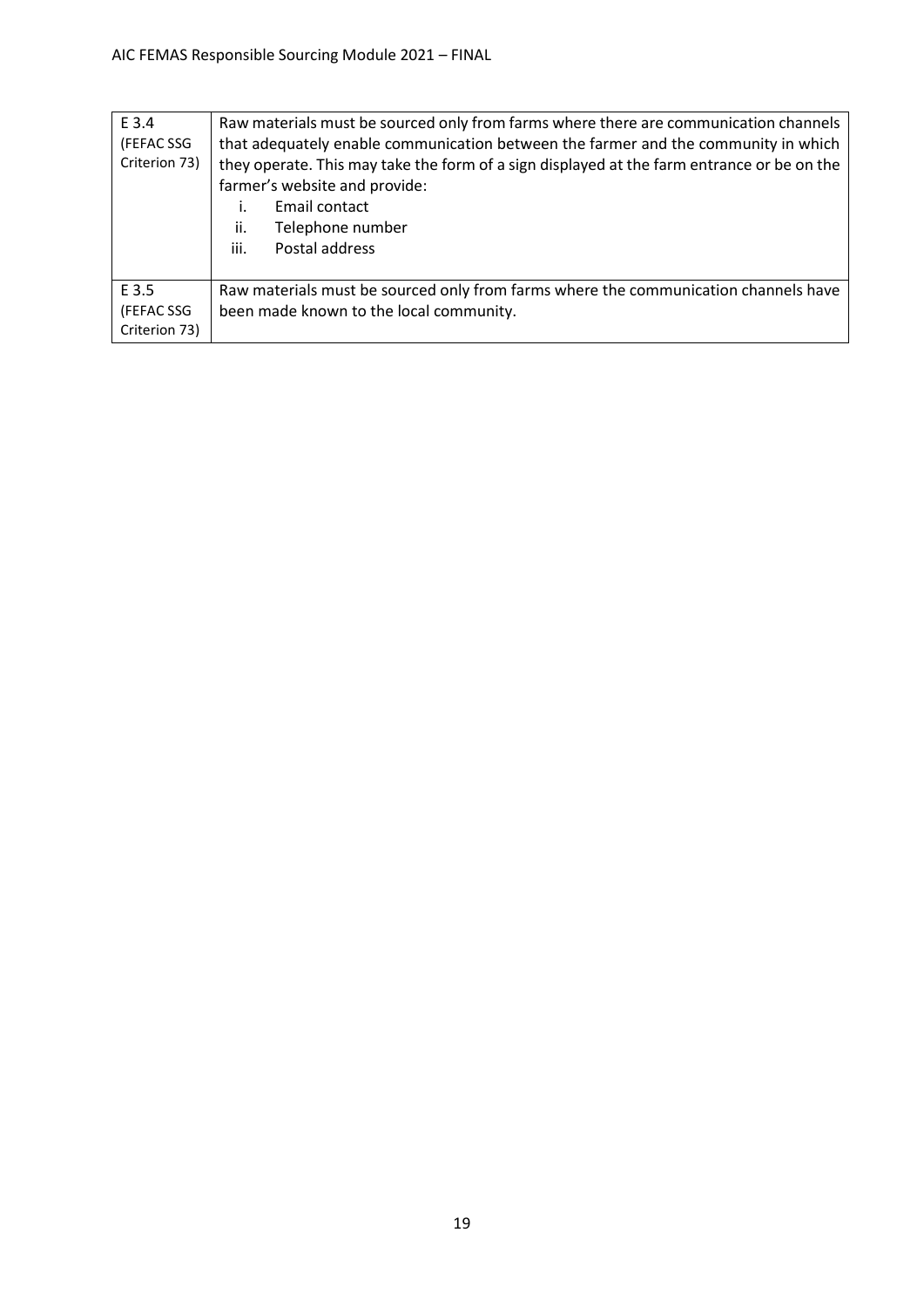# <span id="page-21-0"></span>Section F Land Use and Environmental Protection

<span id="page-21-1"></span>

| F 1 Land Use                                    |                                                                                                                                                                                                                                                                                                                                    |  |
|-------------------------------------------------|------------------------------------------------------------------------------------------------------------------------------------------------------------------------------------------------------------------------------------------------------------------------------------------------------------------------------------|--|
| F 1.1<br>(FEFAC SSG<br>Criterion 29)            | No raw materials may be sourced from farms where land has been illegally converted since<br>1 September 2006 or the date mentioned in national legislation, whichever is earlier.                                                                                                                                                  |  |
| F 1.2 (FEFAC<br>SSG<br>Criterion 29)            | Raw materials must originate only from farms where farmers comply with legislation<br>relevant to the expansion of production.                                                                                                                                                                                                     |  |
| Guidance                                        | Relevant legislation is related to land ownership, protection of biodiversity, protection of<br>forested land and land management                                                                                                                                                                                                  |  |
| F 1.3 (FEFAC<br>SSG<br>Criterion 30)            | Raw materials must originate only from farms where areas assigned as legal reserves,<br>conservation areas or subject to other legal protection, have been preserved unharmed<br>since 1 September 2006.                                                                                                                           |  |
| Guidance                                        | A derogation may be granted where a credible and independent expert confirms that<br>restoration work has effectively restored damaged areas to their former state, and it is<br>demonstrated that these areas will now be protected. Applications for derogations should<br>be made in writing to AIC via the Certification Body. |  |
| F 1.4<br>(FEFAC SSG<br>Criterion 30)            | Where any legal requirements for preserved areas on supplying farms were contravened<br>prior to 1 September 2006, any affected area must be subject to a programme of<br>restoration to its former state.                                                                                                                         |  |
| F <sub>1.5</sub><br>(FEFAC SSG<br>Criterion 31) | Raw materials must be sourced only from farms where any areas of natural vegetation<br>around bodies of water (riparian vegetation and flood plains) are being maintained or<br>restored.                                                                                                                                          |  |
| F <sub>1.6</sub><br>(FEFAC SSG<br>Criterion 31) | Raw materials must be sourced only from farms where any areas of natural vegetation in<br>locations sensitive to erosion (steep slopes and hills) are being maintained or restored.                                                                                                                                                |  |
| $F$ 1.7<br>(FEFAC SSG<br>Criterion 31)          | Raw materials must be sourced only from farms where any wetlands are protected.                                                                                                                                                                                                                                                    |  |
| Guidance                                        | The Ramsar Convention on Wetlands is the intergovernmental treaty that provides the<br>framework for the conservation and wise use of wetlands and their resources.                                                                                                                                                                |  |
|                                                 | The Convention was adopted in the Iranian city of Ramsar in 1971 and came into force in<br>1975. Since then, almost 90% of UN member states, from all the world's geographic<br>regions, have acceded to become 'Contracting Parties'.                                                                                             |  |
|                                                 | The Convention's mission is 'the conservation and wise use of all wetlands through local<br>and national actions and international cooperation, as a contribution towards achieving<br>sustainable development throughout the world'.                                                                                              |  |
| F 1.8<br>(FEFAC SSG<br>Criterion 34)            | Raw materials must be sourced only from farms where no natural ecosystems have been<br>converted to farmland after 1 January 2020.                                                                                                                                                                                                 |  |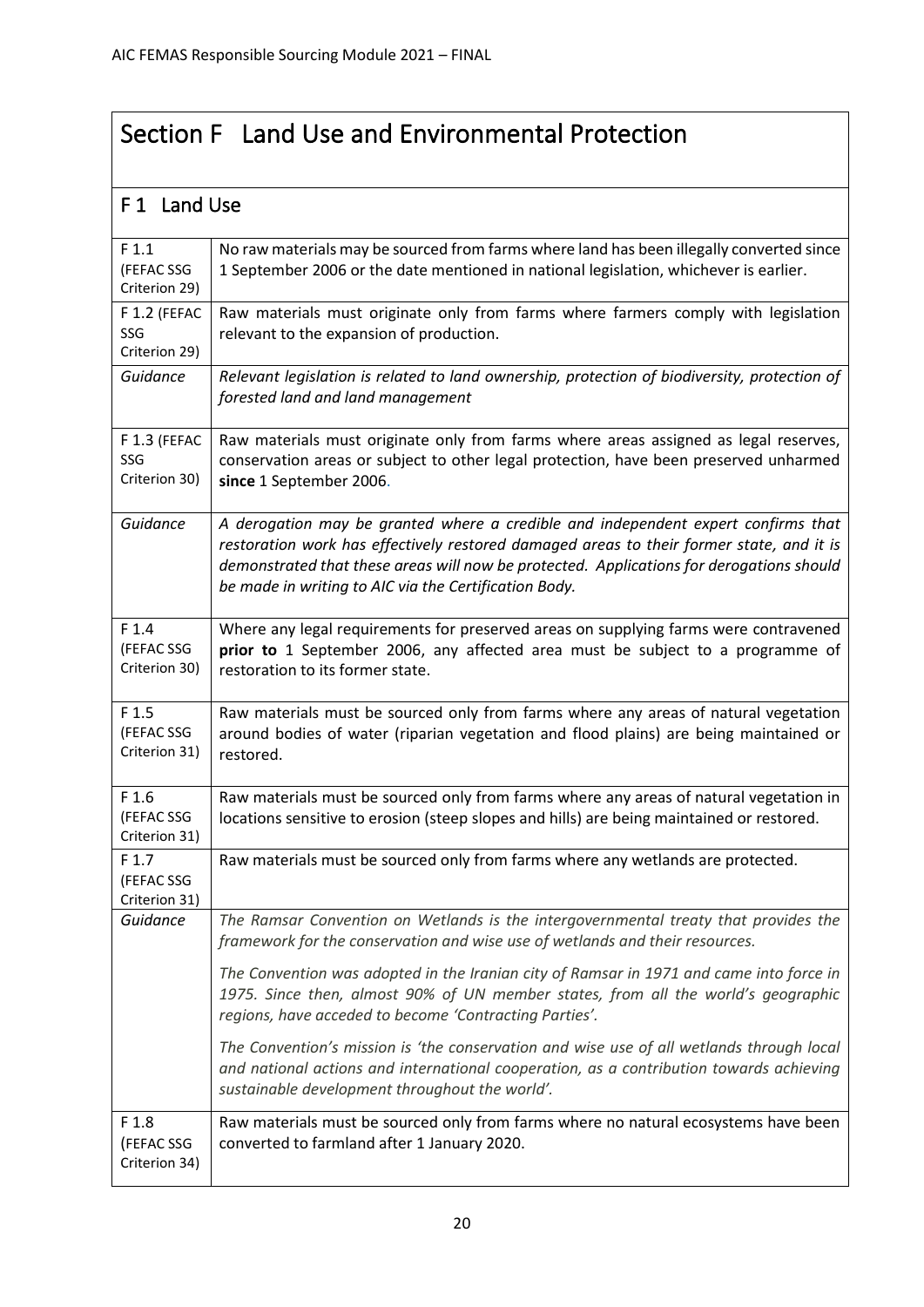<span id="page-22-1"></span><span id="page-22-0"></span>

| Guidance                                                                       | Note that this criterion applies even where such conversion may be legal. Natural<br>ecosystems include: natural forest, native grasslands, wetlands, swamps, peatlands,<br>savannas, steep slopes and riparian areas.                                      |
|--------------------------------------------------------------------------------|-------------------------------------------------------------------------------------------------------------------------------------------------------------------------------------------------------------------------------------------------------------|
| F 1.9<br><b>Desired</b><br>Criterion<br><b>(FEFAC SSG</b><br>Criterion<br>32)  | Raw materials should be sourced only from farms where any rare, threatened, or<br>endangered wildlife species on the farm is being protected.                                                                                                               |
| F 1.10<br><b>Desired</b><br>Criterion<br>(FEFAC SSG<br>Criterion 33)           | Raw materials should be sourced only from farms where native vegetation is maintained<br>and safeguarded to provide habitat for wildlife species.                                                                                                           |
| F 1.11<br><b>Desired</b><br>Criterion<br>(FEFAC SSG<br>Criterion 33)           | In the case of raw materials being sourced from farms where native vegetation is being<br>protected, there should be maps available of the farms showing the relevant areas where<br>native vegetation is either being preserved or allowed to recover.     |
| F 2 Management of Waste and Recycling                                          |                                                                                                                                                                                                                                                             |
| $F$ 2.1<br>(FEFAC SSG<br>Criterion 35)                                         | Raw materials must be sourced from farms where there is adequate storage and disposal<br>of fuel, batteries, tyres, lubricants, sewage and other waste, in accordance with national<br>legislation.                                                         |
| $F$ 2.2<br>(FEFAC SSG<br>Criterion 36)                                         | Raw materials must be sourced from farms where the burning of any part of the property<br>(e.g. to clear vegetation), crop residues or waste is not permitted, unless required for the<br>drying of crops or by national legislation as a sanitary measure. |
| F 2.3<br>(FEFAC SSG<br>Criterion 37)                                           | Raw materials must be sourced from farms where effective measures are taken to reduce<br>or recycle waste.                                                                                                                                                  |
| F <sub>2.4</sub><br><b>Desired</b><br>Criterion<br>(FEFAC SSG<br>Criterion 38) | Raw materials should not be sourced from farms where there is run-off of wastewater,<br>chemical residues, minerals or organic substances that exceed permissible levels, impair<br>wildlife or the environment.                                            |
| <b>F 3 Carbon Reduction</b>                                                    |                                                                                                                                                                                                                                                             |
| F 3.1<br>(FEFAC SSG<br>Criterion 39)                                           | Raw materials must be sourced from farms where farmers monitor the use of fossil fuels.                                                                                                                                                                     |
| F 3.2<br>(FEFAC SSG<br>Criterion 40)                                           | Raw materials must be sourced from farms where farmers have methods in place to<br>reduce the use of fossil fuels.                                                                                                                                          |
| Guidance                                                                       | Methods to reduce the usage of fossil fuels include, but are not restricted to: precision<br>agriculture, controlled traffic farming and use of lighter machinery.                                                                                          |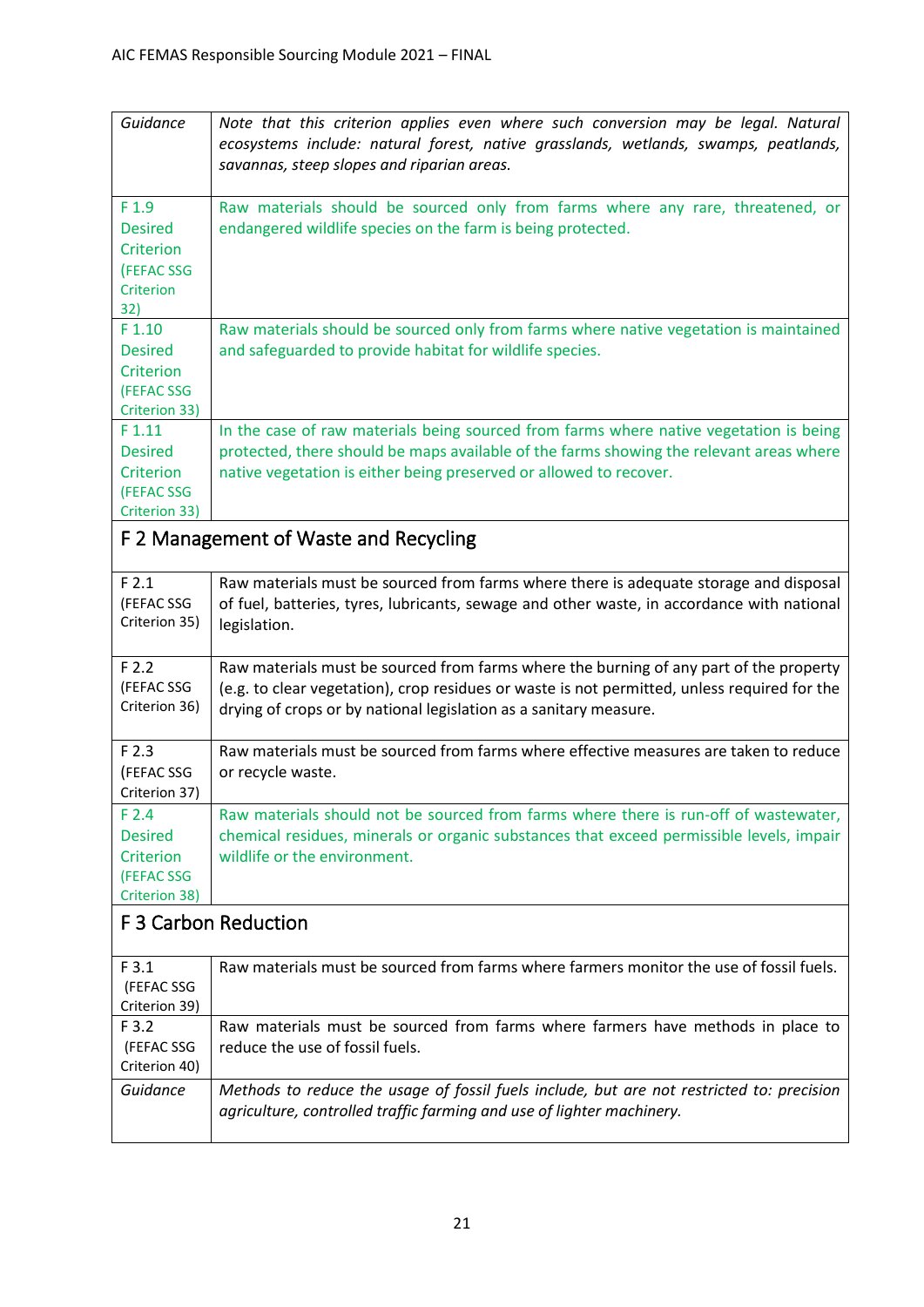<span id="page-23-0"></span>

| F 3.3             | Raw materials should be sourced from farms where active methods are deployed to                                                              |
|-------------------|----------------------------------------------------------------------------------------------------------------------------------------------|
| <b>Desired</b>    | sequester carbon in the soil.                                                                                                                |
| Criterion         |                                                                                                                                              |
| (FEFAC SSG        |                                                                                                                                              |
| Criterion 41)     |                                                                                                                                              |
| <b>Guidance</b>   | Sequestration methods include, but are not restricted to: non-tillage, planting of cover                                                     |
|                   | crops and intercropping.                                                                                                                     |
|                   |                                                                                                                                              |
|                   | <b>F4 Protection of Water Sources</b>                                                                                                        |
| $F$ 4.1           | Raw materials must be sourced from farms where good agricultural practices are                                                               |
| (FEFAC SSG        | implemented to minimise diffuse and localised impacts on surface and ground water                                                            |
| Criterion 42)     | quality from chemical residues, fertilisers, erosion and other relevant sources.                                                             |
| Guidance          | Methods may include, but are not limited to: maintenance of buffer zones around water<br>bodies, treating waste water and precision farming. |
| F4.2              | Raw materials must be sourced from farms where any direct evidence of localised                                                              |
| (FEFAC SSG        | contamination of ground or surface water is reported to, and monitored in collaboration                                                      |
| Criterion 43)     | with, local authorities.                                                                                                                     |
|                   |                                                                                                                                              |
| F4.3              | Raw materials must be sourced from farms where, when irrigation is used farmers comply                                                       |
| (FEFAC SSG        | with all relevant legislation.                                                                                                               |
| Criterion 44)     |                                                                                                                                              |
| F4.4              | Raw materials should be sourced from farms where farmers ensure that any water                                                               |
| <b>Desired</b>    | abstraction does not adversely impact sensitive wetlands or swamps in the vicinity of their                                                  |
| Criterion         | operation.                                                                                                                                   |
| (FEFAC SSG        |                                                                                                                                              |
| Criterion 45)     |                                                                                                                                              |
| F4.5              | Raw materials should be sourced from farms where there is monitoring appropriate to the                                                      |
| <b>Desired</b>    | risk, to demonstrate that practices to protect water quality are effective.                                                                  |
| Criterion         |                                                                                                                                              |
| <b>(FEFAC SSG</b> |                                                                                                                                              |
| Criterion         |                                                                                                                                              |
| 46)               |                                                                                                                                              |
| <b>Guidance</b>   | Initial indicators of water quality may include but are not limited to: algal blooms, the                                                    |
|                   | presence/absence of insect larvae, fish and water plants.                                                                                    |
|                   |                                                                                                                                              |
| F4.6              | Raw materials should be sourced from farms where water usage is carefully monitored.                                                         |
| <b>Desired</b>    |                                                                                                                                              |
| Criterion         |                                                                                                                                              |
| (FEFAC SSG        |                                                                                                                                              |
| Criterion 47)     |                                                                                                                                              |
| F4.7              | Raw materials should be sourced from farms where action is taken to reduce water usage                                                       |
| <b>Desired</b>    | wherever possible.                                                                                                                           |
| Criterion         |                                                                                                                                              |
| (FEFAC SSG        |                                                                                                                                              |
| Criterion 47)     |                                                                                                                                              |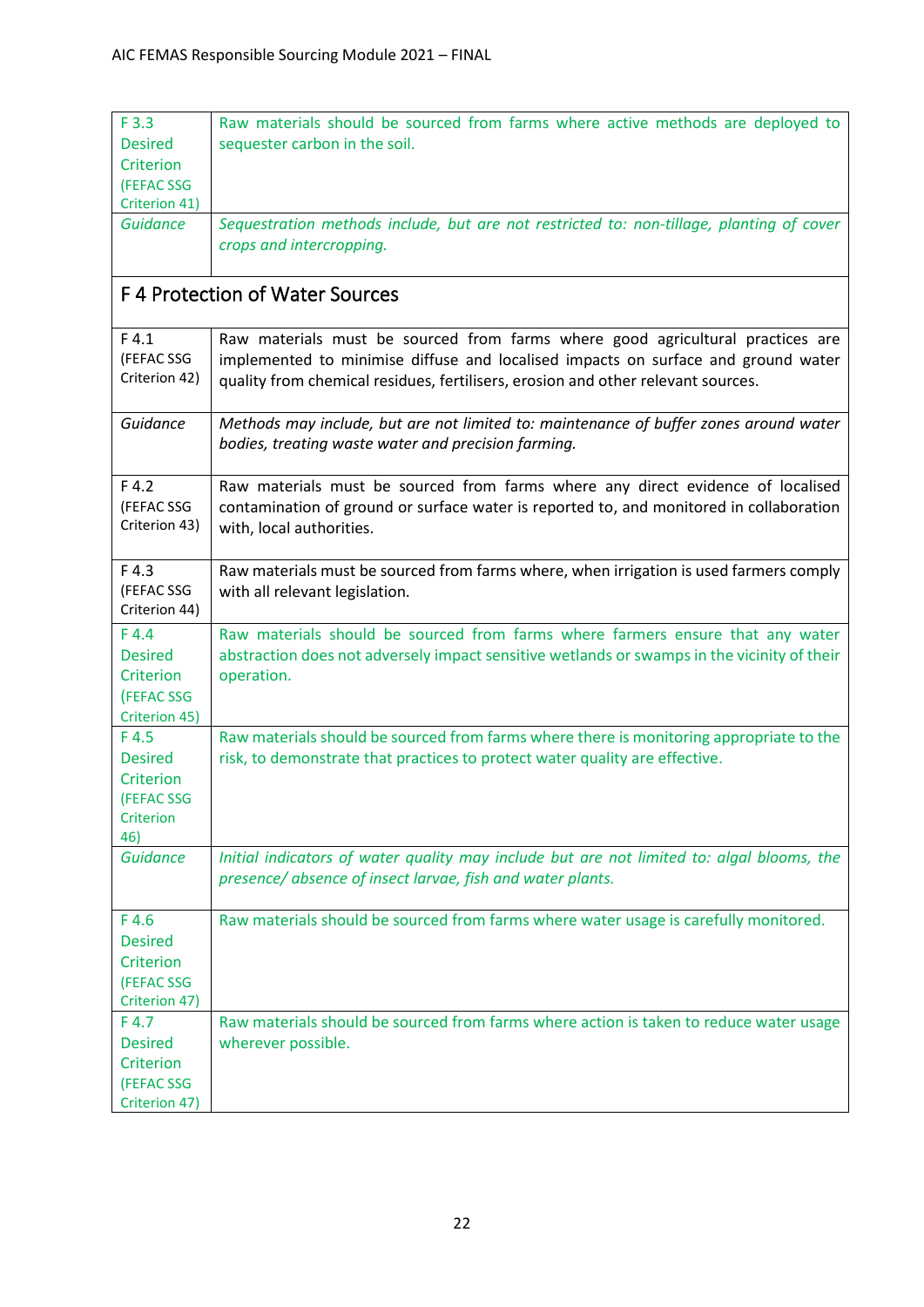<span id="page-24-1"></span><span id="page-24-0"></span>

| <b>F 5 Soil Protection</b>                                                 |                                                                                                                                                                                                                                                                                                                                                                                                                                                                                         |
|----------------------------------------------------------------------------|-----------------------------------------------------------------------------------------------------------------------------------------------------------------------------------------------------------------------------------------------------------------------------------------------------------------------------------------------------------------------------------------------------------------------------------------------------------------------------------------|
| F 5.1<br>(FEFAC SSG<br>Criterion 48)                                       | Raw materials must be sourced from farms where farmers have knowledge of techniques<br>to maintain and control soil quality (physical, chemical and biological) and the relevant<br>techniques are implemented.                                                                                                                                                                                                                                                                         |
| Guidance                                                                   | Examples of soil maintenance techniques include, but are not limited to: precision farming,<br>residue management, crop rotation, no tillage, contour tillage, grass waterways, terracing,<br>use of nitrogen-fixing plants, use of green manures and agro-forestry.                                                                                                                                                                                                                    |
| F 5.2<br>(FEFAC SSG<br>Criterion 49)                                       | Raw materials must be sourced from farms where farmers have knowledge of techniques<br>to prevent soil erosion and the relevant techniques are implemented.                                                                                                                                                                                                                                                                                                                             |
| Guidance                                                                   | Examples of soil preservation techniques include, but are not limited to: contour tillage,<br>terracing cover crops and use of wind-breaks.                                                                                                                                                                                                                                                                                                                                             |
| F 5.3<br>(FEFAC SSG<br>Criterion 50)                                       | Raw materials must be sourced from farms where there is monitoring appropriate to the<br>risk, to demonstrate that the practices employed to protect soil and prevent soil erosion<br>are effective.                                                                                                                                                                                                                                                                                    |
| F 5.4<br><b>Desired</b><br>Criterion<br>(FEFAC SSG<br>Criterion 51)        | Raw materials should be sourced from farms where farmers enhance the soil by applying<br>crop rotation, using a minimum of two crops.                                                                                                                                                                                                                                                                                                                                                   |
| F 5.5<br><b>Desired</b><br>Criterion<br>(FEFAC SSG<br>Criterion 52)        | Raw materials should be sourced from farms where farmers enhance their soils and avoid<br>soil compaction by applying no-tillage practices.                                                                                                                                                                                                                                                                                                                                             |
| F 5.6<br><b>Desired</b><br>Criterion<br><b>(FEFAC SSG</b><br>Criterion 53) | Raw materials should be sourced from farms where farmers improve their soils with the<br>use of cover crops and/or intercropping practices.                                                                                                                                                                                                                                                                                                                                             |
|                                                                            | F 6 Use of Plant Protection Products and Biological Controls                                                                                                                                                                                                                                                                                                                                                                                                                            |
| F 6.1<br>(FEFAC SSG<br>Criterion 54)                                       | Raw materials must be sourced from farms where there is no use of plant protection<br>products listed in the Stockholm and Rotterdam Conventions.                                                                                                                                                                                                                                                                                                                                       |
| Guidance                                                                   | The Stockholm Convention is a global treaty to protect human health and the environment<br>from chemicals that remain intact in the environment for long periods, become widely<br>distributed geographically, accumulate in the fatty tissue of humans and wildlife, and have<br>harmful impacts on human health or on the environment. The text of the Convention can<br>be found here:<br>http://www.pops.int/TheConvention/Overview/TextoftheConvention/tabid/2232/Default<br>.aspx |
|                                                                            | The objectives of the Rotterdam Convention are: to promote shared responsibility and<br>cooperative efforts among Parties in the international trade of certain hazardous chemicals<br>in order to protect human health and the environment from potential harm; to contribute                                                                                                                                                                                                          |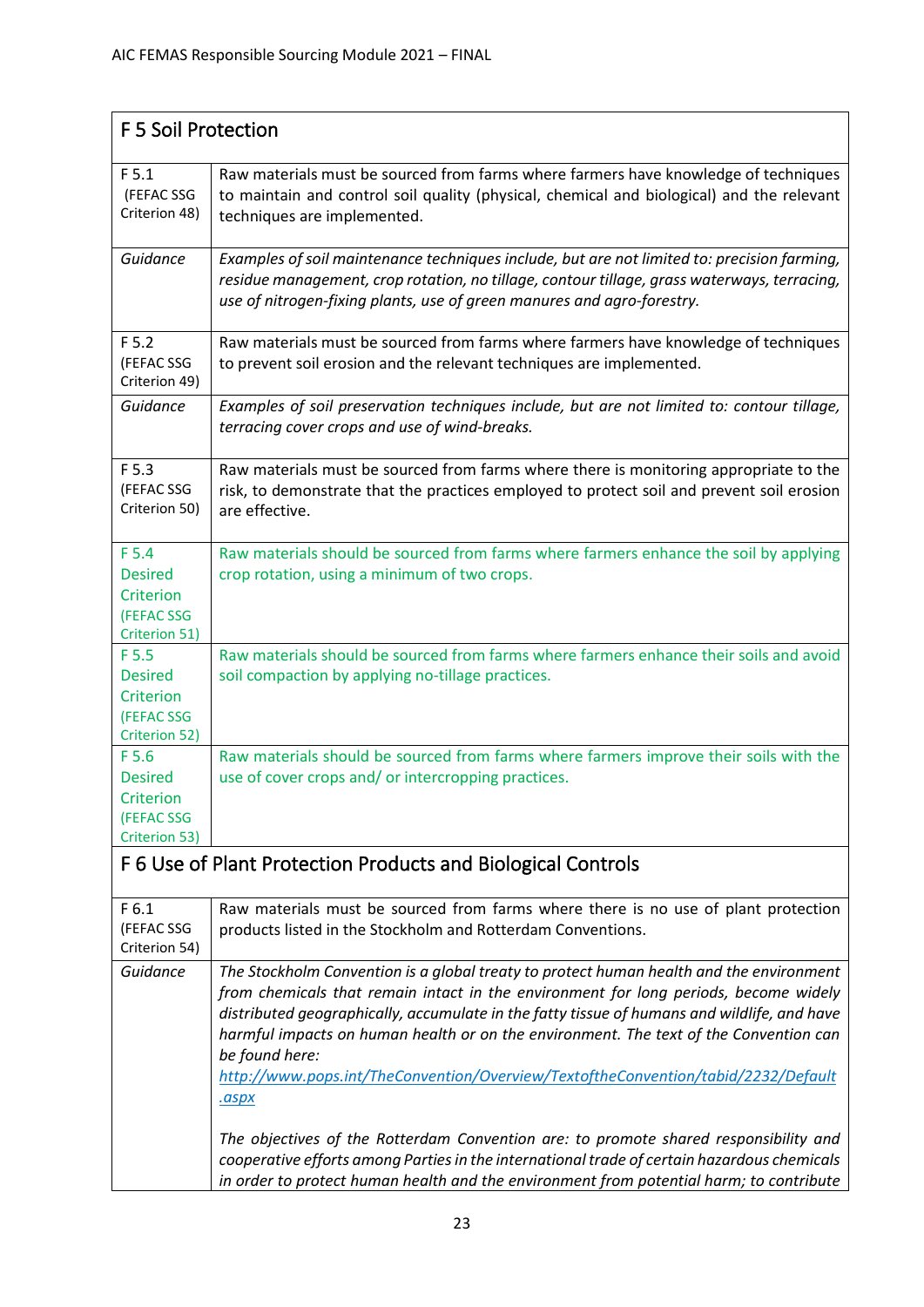|                                      | to the environmentally sound use of those hazardous chemicals, by facilitating information<br>exchange about their characteristics, by providing for a national decision-making process<br>on their import and export and by disseminating these decisions to Parties. The text of the<br>Convention can be found here:<br>http://www.pic.int/TheConvention/Overview/TextoftheConvention/tabid/1048/lanquage<br>/en-US/Default.aspx |
|--------------------------------------|-------------------------------------------------------------------------------------------------------------------------------------------------------------------------------------------------------------------------------------------------------------------------------------------------------------------------------------------------------------------------------------------------------------------------------------|
| F 6.2<br>(FEFAC SSG<br>Criterion 55) | Raw materials must be sourced from farms where any use of biological control agents<br>complies with national legislation.                                                                                                                                                                                                                                                                                                          |
| F 6.3<br>(FEFAC SSG<br>Criterion 56) | Raw materials must be sourced from farms where the application of plant protection<br>products (crop protection and fertilisers) is documented.                                                                                                                                                                                                                                                                                     |
| F 6.4                                | Raw materials must be sourced from farms where all handling, storage, collection and                                                                                                                                                                                                                                                                                                                                                |
| (FEFAC SSG                           | disposal of plant protection product waste and empty plant protection product containers                                                                                                                                                                                                                                                                                                                                            |
| Criterion 56)                        | is monitored.                                                                                                                                                                                                                                                                                                                                                                                                                       |
| F 6.5                                | Raw materials must be sourced from farms where the use, storage and waste disposal of                                                                                                                                                                                                                                                                                                                                               |
| (FEFAC SSG                           | plant protection products is in line with professional recommendations and applicable                                                                                                                                                                                                                                                                                                                                               |
| Criterion 56)                        | legislation.                                                                                                                                                                                                                                                                                                                                                                                                                        |
| F 6.6                                | Raw materials must be sourced from farms where there is no application of plant                                                                                                                                                                                                                                                                                                                                                     |
| (FEFAC SSG                           | protection products within 30 metres (or more where prescribed in national legislation) of                                                                                                                                                                                                                                                                                                                                          |
| Criterion 57)                        | any populated area or water body.                                                                                                                                                                                                                                                                                                                                                                                                   |
| F 6.7<br>(FEFAC SSG<br>Criterion 57) | Raw materials must be sourced from farms where all necessary precautions are taken to<br>avoid people entering into recently sprayed areas.                                                                                                                                                                                                                                                                                         |
| F 6.8                                | Raw materials must be sourced from farms where plant protection products are applied                                                                                                                                                                                                                                                                                                                                                |
| (FEFAC SSG                           | using methods that minimise harm to human health, wildlife, plant biodiversity, water                                                                                                                                                                                                                                                                                                                                               |
| Criterion 58)                        | quality and air quality.                                                                                                                                                                                                                                                                                                                                                                                                            |
| F 6.9                                | Raw materials must be sourced from farms where aerial application of plant protection                                                                                                                                                                                                                                                                                                                                               |
| (FEFAC SSG                           | products is carried out in such a way that it does not have an adverse impact on populated                                                                                                                                                                                                                                                                                                                                          |
| Criterion 59)                        | areas and water bodies.                                                                                                                                                                                                                                                                                                                                                                                                             |
| F 6.10                               | Raw materials must be sourced from farms where all aerial applications of plant protection                                                                                                                                                                                                                                                                                                                                          |
| (FEFAC SSG                           | products are preceded by advance notification to residents within 500 metres (or more                                                                                                                                                                                                                                                                                                                                               |
| Criterion 59)                        | when prescribed in national legislation) of the planned application.                                                                                                                                                                                                                                                                                                                                                                |
| F 6.11                               | Raw materials must be sourced from farms where there is no aerial application of plant                                                                                                                                                                                                                                                                                                                                              |
| (FEFAC SSG                           | protection products in World Health Organisation (WHO) Class Ia, Ib and II within 500                                                                                                                                                                                                                                                                                                                                               |
| Criterion 59)                        | metres (or more when prescribed in national law) of populated areas or water bodies.                                                                                                                                                                                                                                                                                                                                                |
| Guidance                             | The WHO Classification of Pesticides Based on Their Toxicity can be found here:<br>https://www.who.int/ipcs/publications/pesticides hazard rev 3.pdf                                                                                                                                                                                                                                                                                |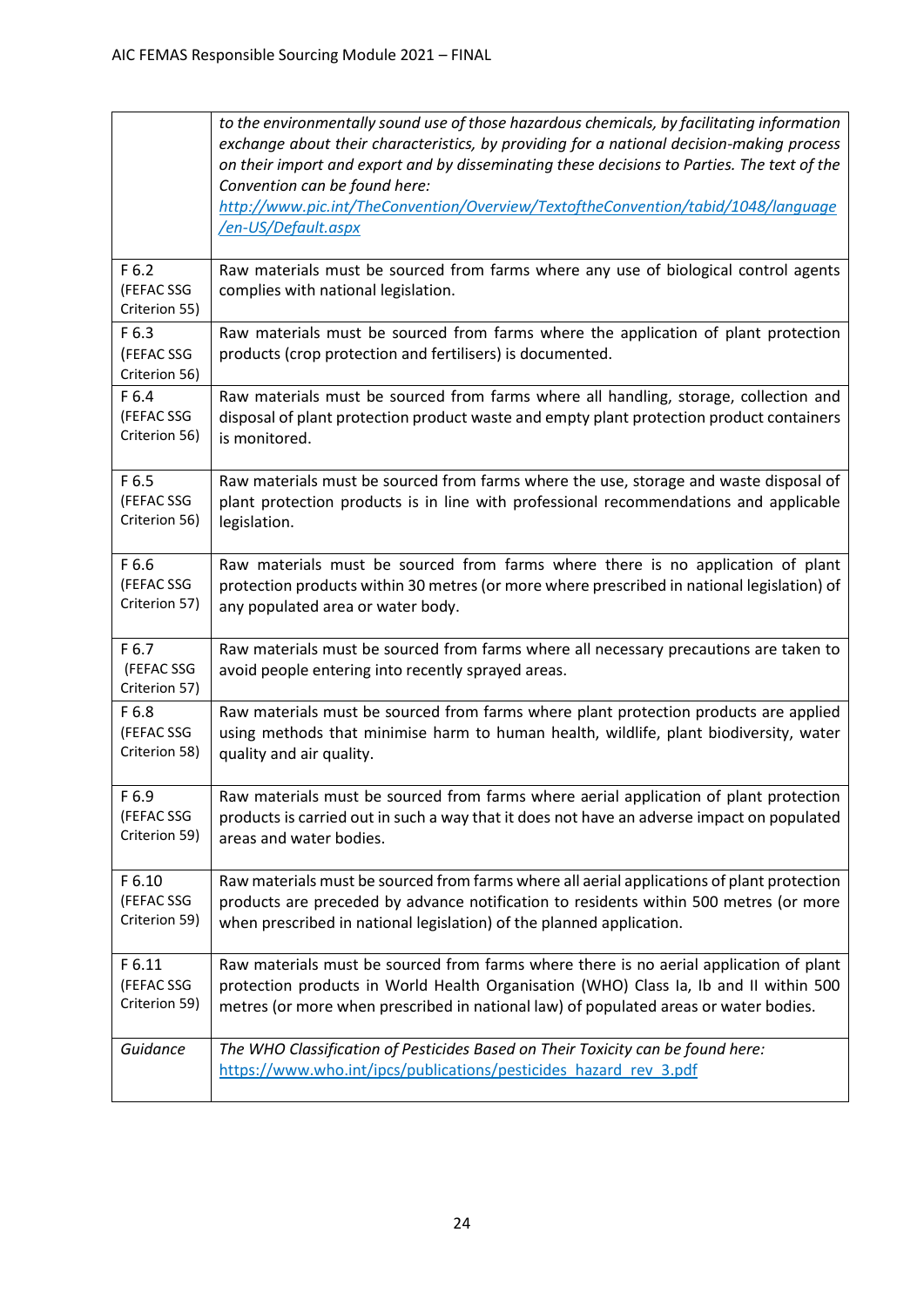<span id="page-26-0"></span>

| F 6.12<br><b>Desired</b><br>Criterion<br>(FEFAC SSG<br>Criterion 60)       | Raw materials should be sourced from farms where there is no use of Pesticide Action<br>Network (PAN) 'dirty dozen', WHO Ia, Ib and 2 chemicals.                                                                                                                                |
|----------------------------------------------------------------------------|---------------------------------------------------------------------------------------------------------------------------------------------------------------------------------------------------------------------------------------------------------------------------------|
| <b>Guidance</b>                                                            | Information on the PAN 'Dirty Dozen' can be found here:<br>https://www.pan-uk.org/dirty-dozen/                                                                                                                                                                                  |
|                                                                            | F 7 Integrated Crop Management                                                                                                                                                                                                                                                  |
| $F$ 7.1<br>(FEFAC SSG<br>Criterion 61)                                     | Raw materials must be sourced from farms where the use of plant protection products<br>follows legal requirements and/ or professional recommendations, whichever is more<br>proscriptive.                                                                                      |
| F 7.2<br>(FEFAC SSG<br>Criterion 61)                                       | Raw materials must be sourced from farms where measures are taken to prevent the build-<br>up of resistance to plant protection products.                                                                                                                                       |
| F 7.3<br>(FEFAC SSG<br>Criterion 62)                                       | Raw materials must be sourced from farms where appropriate measures are implemented<br>to allow for the coexistence of different production systems.                                                                                                                            |
| F 7.4<br>(FEFAC SSG<br>Criterion 63)                                       | Raw materials must be sourced from farms where farmers make use of Integrated Crop<br>Management technologies, including:<br>Adequate and continuous monitoring of crop health<br>i.<br>Use of non-chemical control means<br>ii.<br>Measures to improve crop resilience<br>iii. |
| F 7.5<br><b>Desired</b><br>Criterion<br>(FEFAC SSG<br>Criterion 21)        | Raw materials should be sourced only from farms where all workers have received training<br>in GAP and sustainable production techniques, relevant to their roles, at intervals not<br>exceeding 24 months                                                                      |
| F 7.6<br><b>Desired</b><br>Criterion<br>(FEFAC SSG<br>Criterion 64)        | Raw materials should be sourced from farms where systematic measures are planned and<br>implemented to monitor, control and minimise the spread of invasive introduced species<br>and new pests.                                                                                |
| F 7.7<br><b>Desired</b><br>Criterion<br><b>(FEFAC SSG</b><br>Criterion 65) | Raw materials should be sourced from farms where farmers have an Integrated Crop<br>Management plan that includes targets for reduction of potentially harmful plant<br>protection products over time.                                                                          |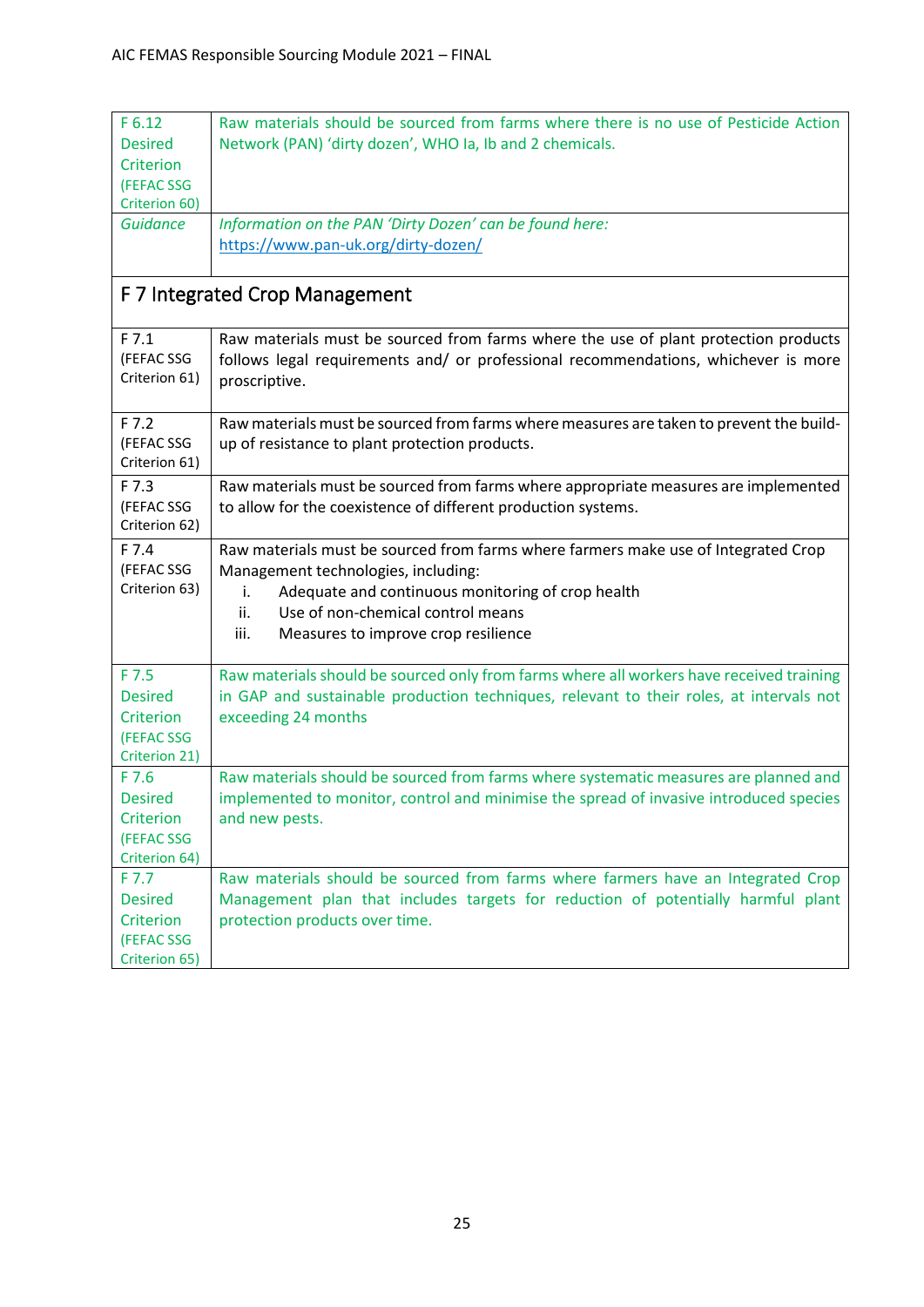## <span id="page-27-0"></span>Section G Management and Trading of Sustainably Sourced Feeds and Raw Materials

## <span id="page-27-1"></span>G 1 Suppliers of Sustainably Sourced Raw Materials and Feeds

<span id="page-27-2"></span>

| $G$ 1.1  | Approved suppliers of sustainably sourced raw materials and/ or feeds must be<br>certificated in their own right against a Sustainability Standard recognised by AIC or be<br>managed by the Participant in accordance with the requirements of this Standard, to<br>ensure that all required areas of FEMAS are met.                                                                                                                                                              |
|----------|------------------------------------------------------------------------------------------------------------------------------------------------------------------------------------------------------------------------------------------------------------------------------------------------------------------------------------------------------------------------------------------------------------------------------------------------------------------------------------|
| $G$ 1.2  | There must be a designated person responsible for the selection and approval of<br>suppliers of sustainably sourced raw materials and/ or feeds.                                                                                                                                                                                                                                                                                                                                   |
| G 1.3    | A list/ database of current approved suppliers of sustainably sourced raw materials and/<br>or feeds must be maintained. The list/ database must include details of each supplier's<br>status with regard to sustainable sourcing.                                                                                                                                                                                                                                                 |
|          | The list/ database must be made available to all sites operated by the Participant and<br>certified to this Standard.                                                                                                                                                                                                                                                                                                                                                              |
| $G$ 1.4  | The list/ database of approved suppliers of sustainably sourced raw materials and/ or<br>feeds must be subject to a review at least every 12 months, including the assured status<br>and scope of any certified suppliers. Additional reviews must be undertaken where<br>significant non-conformities have occurred.                                                                                                                                                              |
| Guidance | See the AIC website for the current list of assurance schemes recognised by AIC.                                                                                                                                                                                                                                                                                                                                                                                                   |
| G 1.5    | If a supplier has their Sustainable Sourcing or Feed Safety certification suspended or<br>withdrawn during the execution of a contract or agreement, the Certification Body (for<br>this Standard) must be consulted as to any further action to be taken.                                                                                                                                                                                                                         |
|          | G 2 Sales Contracts/Agreements/Specifications                                                                                                                                                                                                                                                                                                                                                                                                                                      |
| $G$ 2.1  | Specifications and sales contracts associated with feeds supplied in compliance with this<br>Standard, must specify that the feed is either:<br>'Certified under the FEMAS Responsible Sourcing Module', in the case of whole<br>i.<br>crop products (e.g. grains, pulses or oilseeds)<br>OR<br>'Produced from Raw Materials Certified under the FEMAS Responsible<br>ii.<br>Sourcing Module', in the case of feeds derived from crop products (e.g. oils,<br>protein meals, etc.) |
| $G$ 2.2  | Where any additional sustainability status has been met by the feed, this must also be<br>specified.                                                                                                                                                                                                                                                                                                                                                                               |
| Guidance | Additional status would include any other certifications approved by AIC, Chain of Custody<br>must be a minimum of 'Mass Balance' . Examples include but are not restricted to:<br>Supply of soybeans certified by the Roundtable on Responsible Soya and/ or RTRS<br>Add 'Soybeans certified by the RTRS'                                                                                                                                                                         |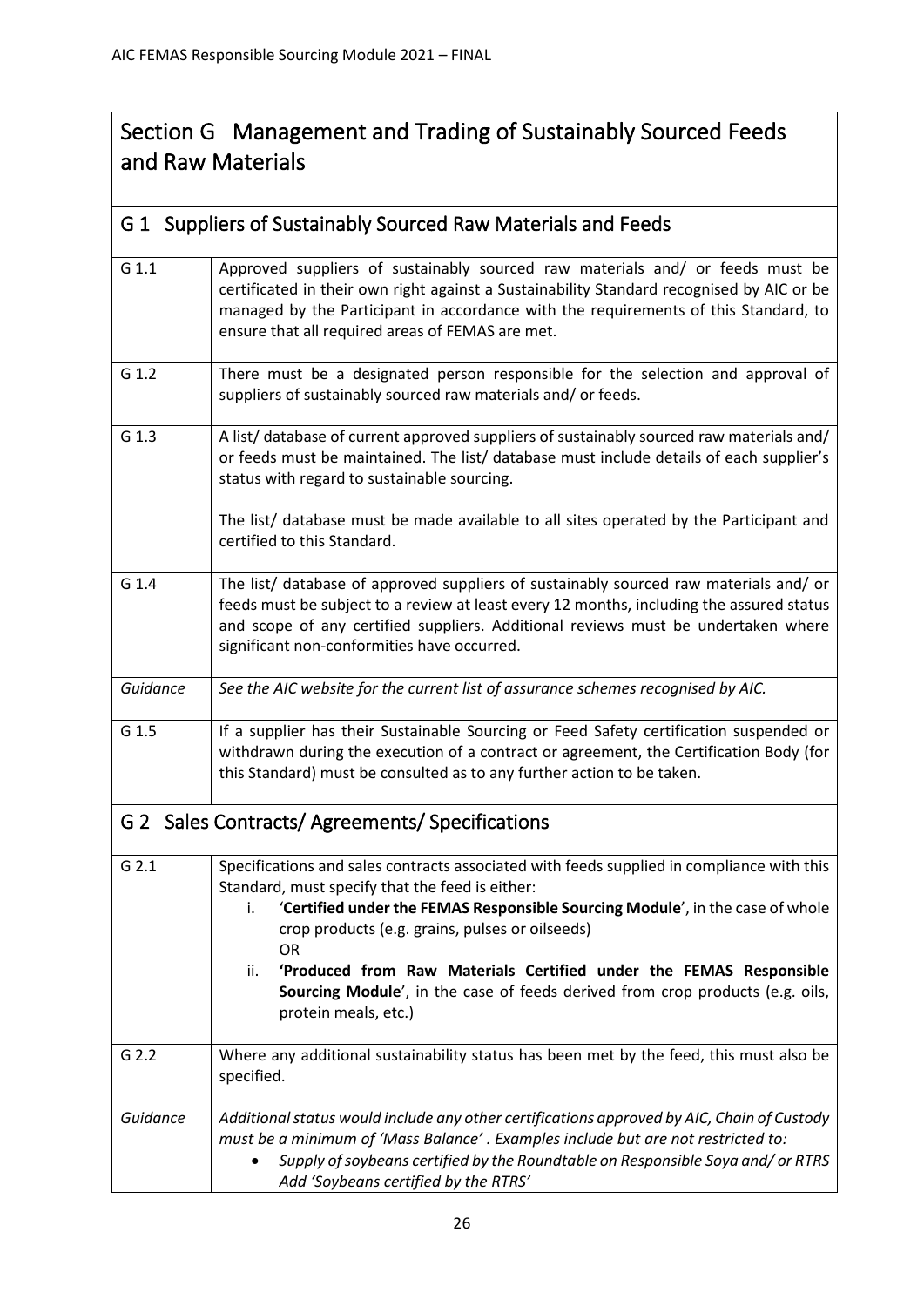<span id="page-28-0"></span>

|               | Supply of feeds derived from RTRS-certified soybeans<br>$\bullet$<br>Add 'Derived from RTRS-certified soybeans'<br>Supply of feeds derived from oil palm fruits certified by the Roundtable on<br>Sustainable Palm Oil<br>Add 'Derived from oil palm fruits certified by the RSPO' |
|---------------|------------------------------------------------------------------------------------------------------------------------------------------------------------------------------------------------------------------------------------------------------------------------------------|
| G 3 Labelling |                                                                                                                                                                                                                                                                                    |
| $G$ 3.1       | Participants must confirm the assurance status of product certified under this Module by<br>including one of the following statements on delivery documents and/ or packaged feed<br>labels, as applicable:                                                                        |
|               | 'Certified under the FEMAS Responsible Sourcing Module', in the case of whole<br>i.<br>crop products (e.g. grains, pulses or oilseeds)<br><b>OR</b>                                                                                                                                |
|               | 'Produced from Raw Materials Certified under the FEMAS Responsible<br>ii.<br>Sourcing Module', in the case of feeds derived from crop products (e.g. oils,<br>protein meals, etc.)                                                                                                 |
| G 3.2         | All feed supplied as FEMAS Responsibly Sourced must show confirmation of the FEMAS<br>Responsible Sourcing ID number of the Participant, on the packaged feed labels and/ or<br>on the delivery documents. The information to be provided must be shown as:                        |
|               | 'FEMAS Responsibly Sourced - NNNNN' where NNNNN is the Participant's FEMAS<br>Responsible Sourcing ID number.                                                                                                                                                                      |
| Guidance      | The FEMAS Scheme ID number can be found on the FEMAS Certificate of Compliance<br>(please do not use the certificate number) or under the Participant's entry in the online<br>AIC Assurance Checker, here:                                                                        |
|               | https://www.aictradeassurance.org.uk/home/                                                                                                                                                                                                                                         |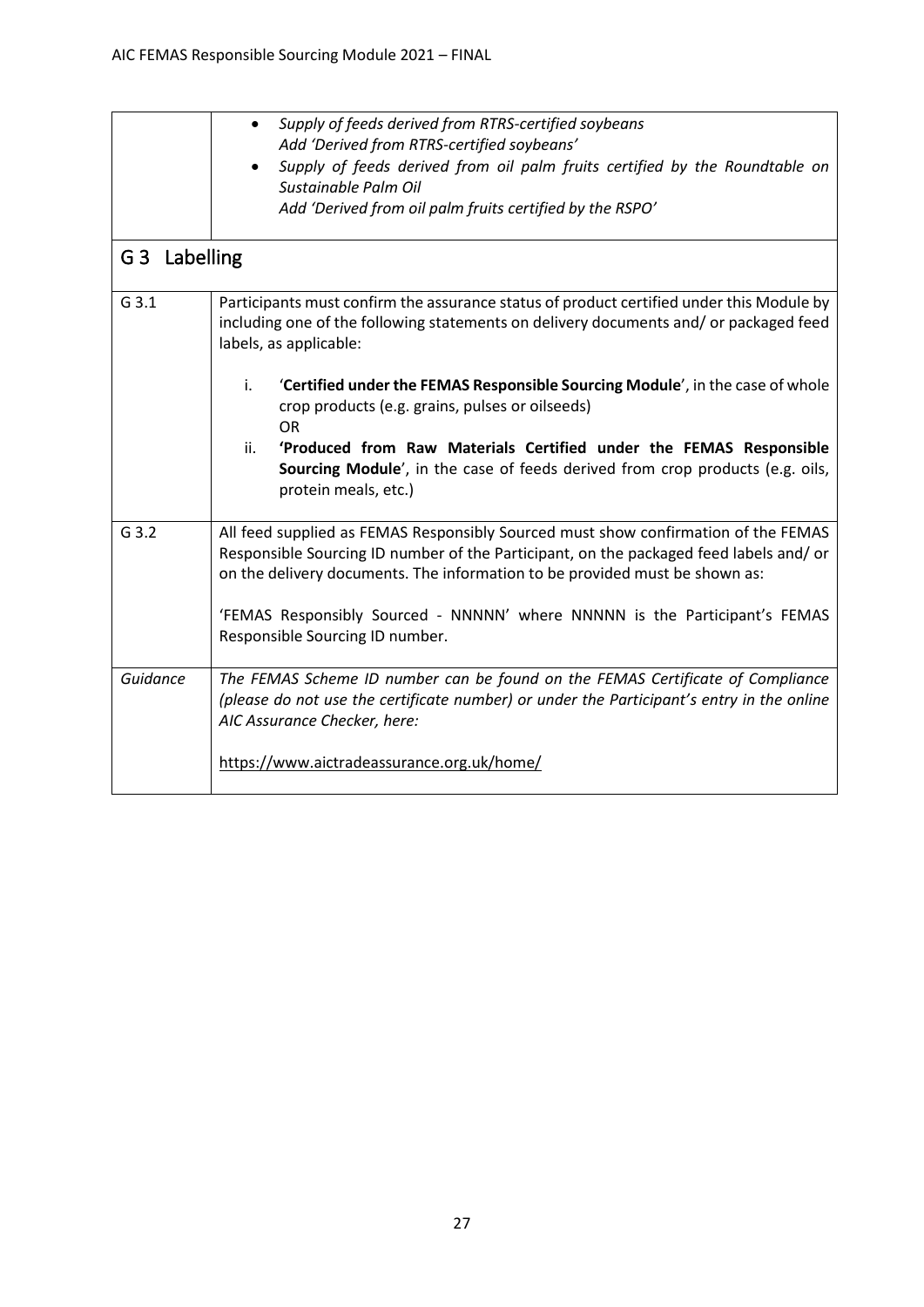# <span id="page-29-0"></span>Section H Sustainable Sourcing Incidents

## <span id="page-29-1"></span>H 1 Sustainable Sourcing Incidents

| $H$ 1.1          | There must be a designated person (or persons) with deputies, responsible for the<br>management of incidents relating to sustainable sourcing.                                                                                                                                                                                                          |
|------------------|---------------------------------------------------------------------------------------------------------------------------------------------------------------------------------------------------------------------------------------------------------------------------------------------------------------------------------------------------------|
| Guidance         | Incidents include any adverse information received or concerns raised with regard to<br>sources used by the Participant, and in relation to the areas covered by this Standard.                                                                                                                                                                         |
| H <sub>1.2</sub> | There must be a sustainable sourcing incident management procedure that is capable<br>of being put into operation at any time and includes immediate notification to the<br>Competent Authorities, affected customers and the Certification Body, where required.<br>The procedure must include up to date contact details (including out of hours) for |
|                  | relevant personnel and authorities.                                                                                                                                                                                                                                                                                                                     |
| H <sub>1.3</sub> | Any Participant who is directly under investigation (or whose sources are under<br>investigation) by a Competent Authority in relation to any aspect of this Standard,<br>must promptly inform the Certification Body (for this Standard).                                                                                                              |